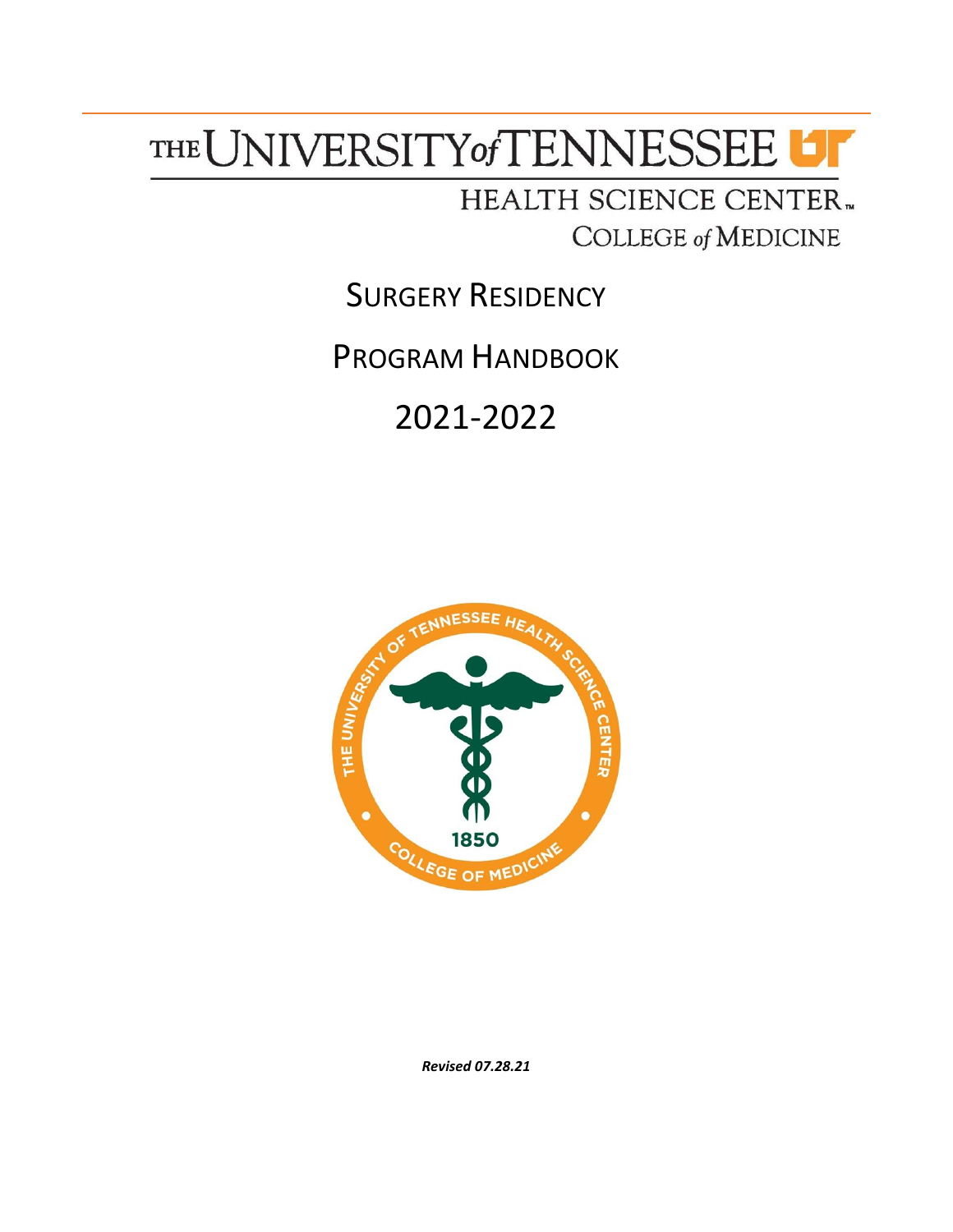# TABLE OF CONTENTS

| Section 7. |  |
|------------|--|
|            |  |
|            |  |
|            |  |
|            |  |
|            |  |
|            |  |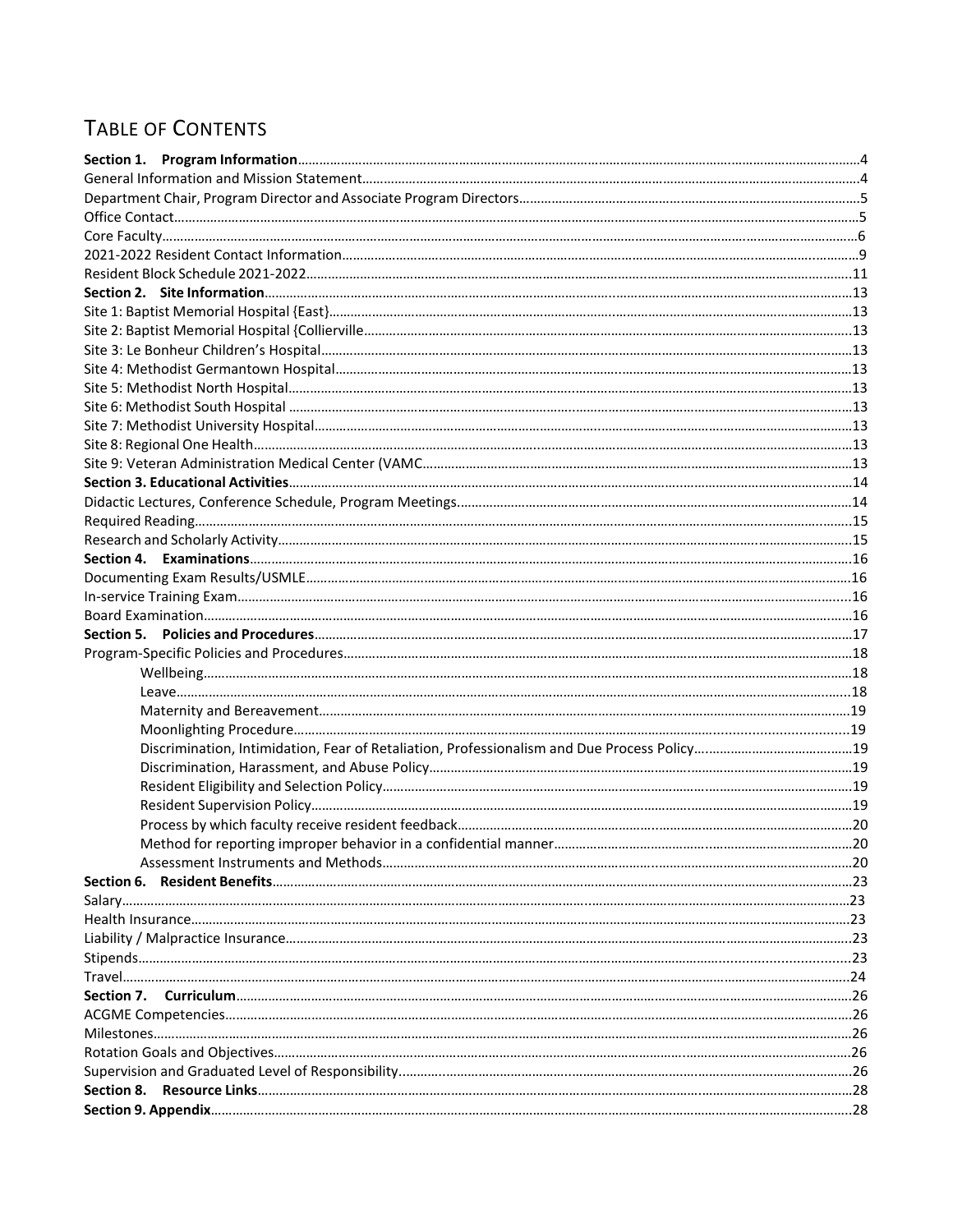| GMF Information and Dates |  |
|---------------------------|--|
|                           |  |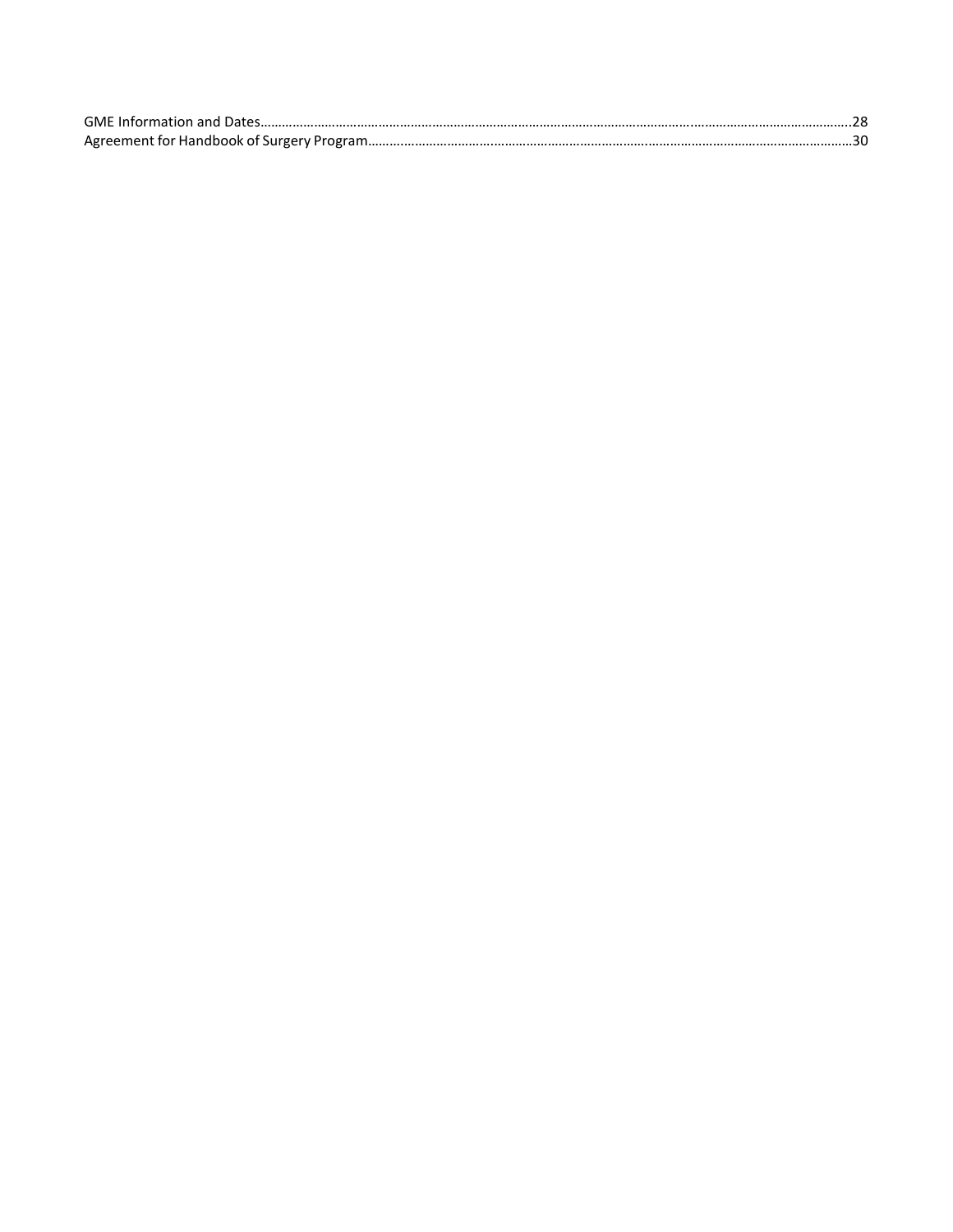# SECTION 1. PROGRAM INFORMATION

## GENERAL INFORMATION AND MISSION STATEMENT

#### MISSION STATEMENT:

Our mission is to prepare residents to become qualified practitioners of surgery at the highest level. It is expected that our residents become specialist certified by the American Board of Surgery and future leaders in their communities. Our goal is to educate residents to improve the health and well-being of our local, as well as, our national and global communities by fostering integrated, collaborative and inclusive education, research, clinical care and public service.

#### PROGRAM AIMS:

The program's aim is to train surgical residents with a well-rounded and broad-based knowledge necessary to practice General Surgery. We achieve these aims through a strong focus on medical knowledge, technical operative skill, professionalism, communication skills, and integrated healthcare team development. All aspects of training are designed to allow graduates to function in a highly effective way within the healthcare community after completion of residency.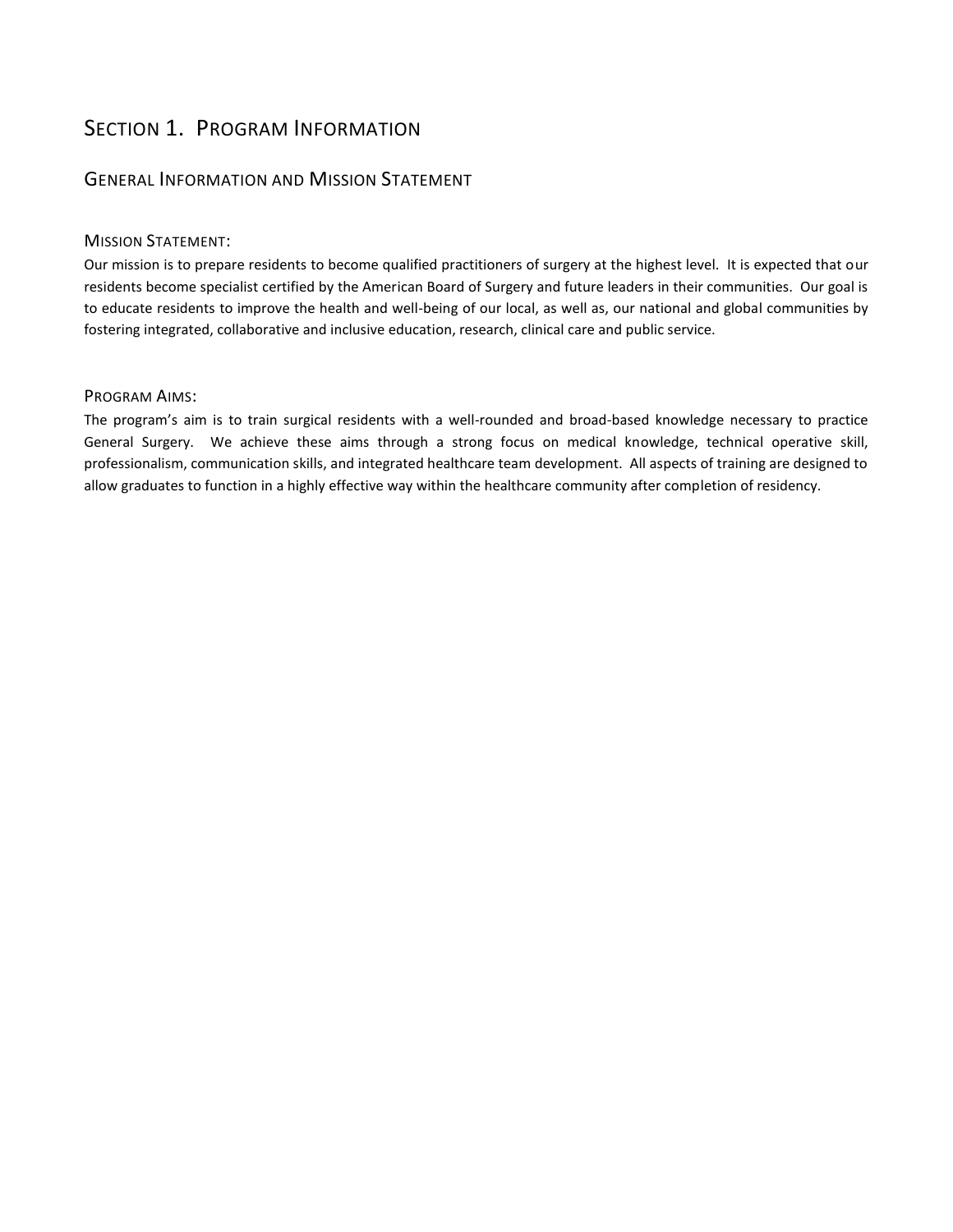## DEPARTMENT CHAIR, PROGRAM DIRECTOR AND ASSOCIATE PROGRAM DIRECTORS

David Shibata, MD, FACS, FASCRS Department Chair (901) 448-5914 [dshibata@uthsc.edu](mailto:dshibata@uthsc.edu)

Alexander Feliz, MD Program Director (901) 448-7635 [afeliz@uthsc.ed.edu](mailto:afeliz@uthsc.ed.edu)

#### ASSOCIATE PROGRAM DIRECTORS

F. Elizabeth Pritchard, MD, FACS Program Director Emeritus (901) 516-6792 [fpritchard@uthsc.edu](mailto:fpritchard@uthsc.edu)

Ankush Gosain, MD, PhD Associate Program Director ~ Research (901) 287-5316 [agosain@uthsc.edu](mailto:agosain@uthsc.edu)

Alexander Mathew, MD Senior Associate Program Director Associate Program Director ~ Curriculum Design (901) 523-8990, ext. 2123 [amathew6@uthsc.edu](mailto:amathew6@uthsc.edu)

Benjamin Powell, MD Associate Program Director ~ Simulation (901) 272-7792 [bpowell@uthsc.edu](mailto:bpowell@uthsc.edu)

Regan Williams, MD Associate Program Director ~ Wellness (901) 287-6446 [rfwillia@uthsc.edu](mailto:rfwillia@uthsc.edu)

OFFICE CONTACT Cynthia R. Tooley, BS 910 Madison Avenue, 2<sup>nd</sup> Floor Memphis, TN 38163 (901) 448-7635 (phone) | (901) 448-7306 (fax) [ctooley@uthsc.edu](mailto:ctooley@uthsc.edu)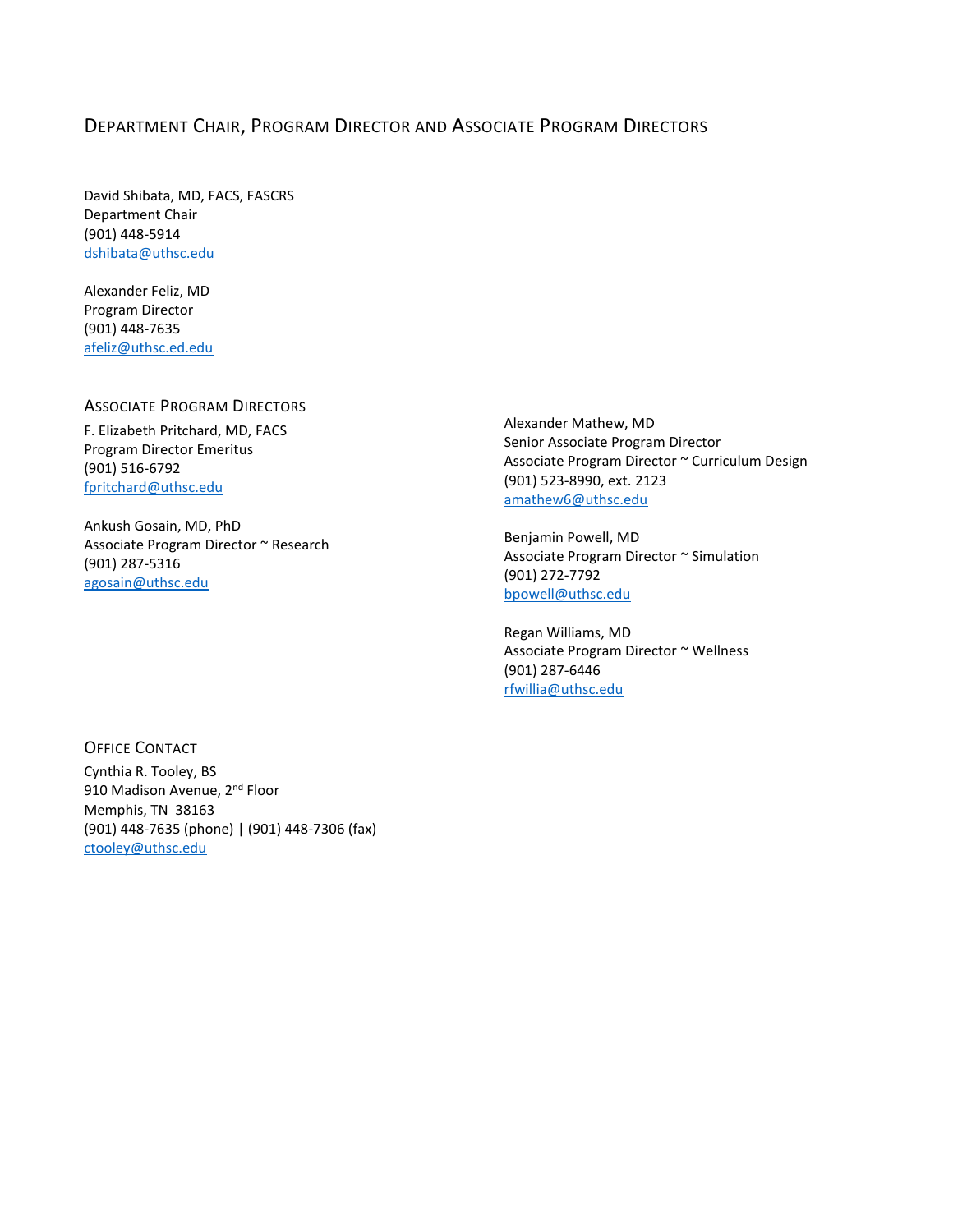## CORE FACULTY (ALPHA ORDER)

Ahmad Abdulkarim, MD General Surgery Veteran Administration Medical Center [aabdulka@uthsc.edu](mailto:aabdulka@uthsc.edu)

Jonathan Altomar Acute Care Surgery | General Surgery Baptist Memorial Collierville | Methodist Germantown Hospital (870) 253-3771 [jaltomar@uthsc.edu](mailto:jaltomar@uthsc.edu)

Danielle Barnard, MD Acute Care Surgery | General Surgery Methodist North Hospital (901) 272-7792 [dbarnar1@uthsc.edu](mailto:dbarnar1@uthsc.edu)

Nabajit Choudhury, MD General Surgery | Nutrition Regional One Health (901) 448-8370 [nchoudh2@uthsc.edu](mailto:nchoudh2@uthsc.edu)

Mathew Davis, MD Bariatric | Colorectal Surgery Methodist University Hospital (901) 758-7840 [mdavi169@uthsc.edu](mailto:mdavi169@uthsc.edu)

Jeremiah Deneve, DO Surgical Oncology | Colorectal Surgery Baptist Memorial Hospital East (901) [jdeneve@uthsc.edu](mailto:jdeneve@uthsc.edu)

Paxton Dickson, MD Surgical Oncology Methodist Germantown Hospital (901) 516-6792 [pdickso1@uthsc.edu](mailto:pdickso1@uthsc.edu)

James Eason, MD Transplant Surgery Methodist University Hospital (901) 478-0588 [jeason1@uthsc.edu](mailto:jeason1@uthsc.edu)

James W. Eubanks, III, MD Pediatric Surgery Le Bonheur Children's Hospital (901) 287-6219 [jeubank1@uthsc.edu](mailto:jeubank1@uthsc.edu)

Cory Evans, MD Trauma and Surgical Critical Care Regional One Health (901) 448-8140 [cevans25@uthsc.edu](mailto:cevans25@uthsc.edu)

Corey Eymard, MD Transplant Surgery Methodist University Hospital (901) 478-0589 [ceymard@uthsc.edu](mailto:ceymard@uthsc.edu)

Alexander Feliz, MD Pediatric Surgery Le Bonheur Children's Hospital (901) 448-7635 [afeliz@uthsc.edu](mailto:afeliz@uthsc.edu)

Dina Filiberto, MD Trauma and Surgical Critical Care Regional One Health (901) 448-8140 [dfiliber@uthsc.edu](mailto:dfiliber@uthsc.edu)

Martin Fleming, MD Surgical Oncology Regional One Health (901) 448-2919 [mflemin6@uthsc.edu](mailto:mflemin6@uthsc.edu)

Denis Foretia, MD General and Acute Care Surgery Baptist Collierville Hospital | Methodist Germantown Hospital (901) 758-7970 [dforetia@uthsc.edu](mailto:dforetia@uthsc.edu)

Harvey Edward Garrett, Jr., MD Vascular Surgery Baptist Memorial Hospital East (901) 747-1249 [Jgarret1@uthsc.edu](mailto:Jgarret1@uthsc.edu)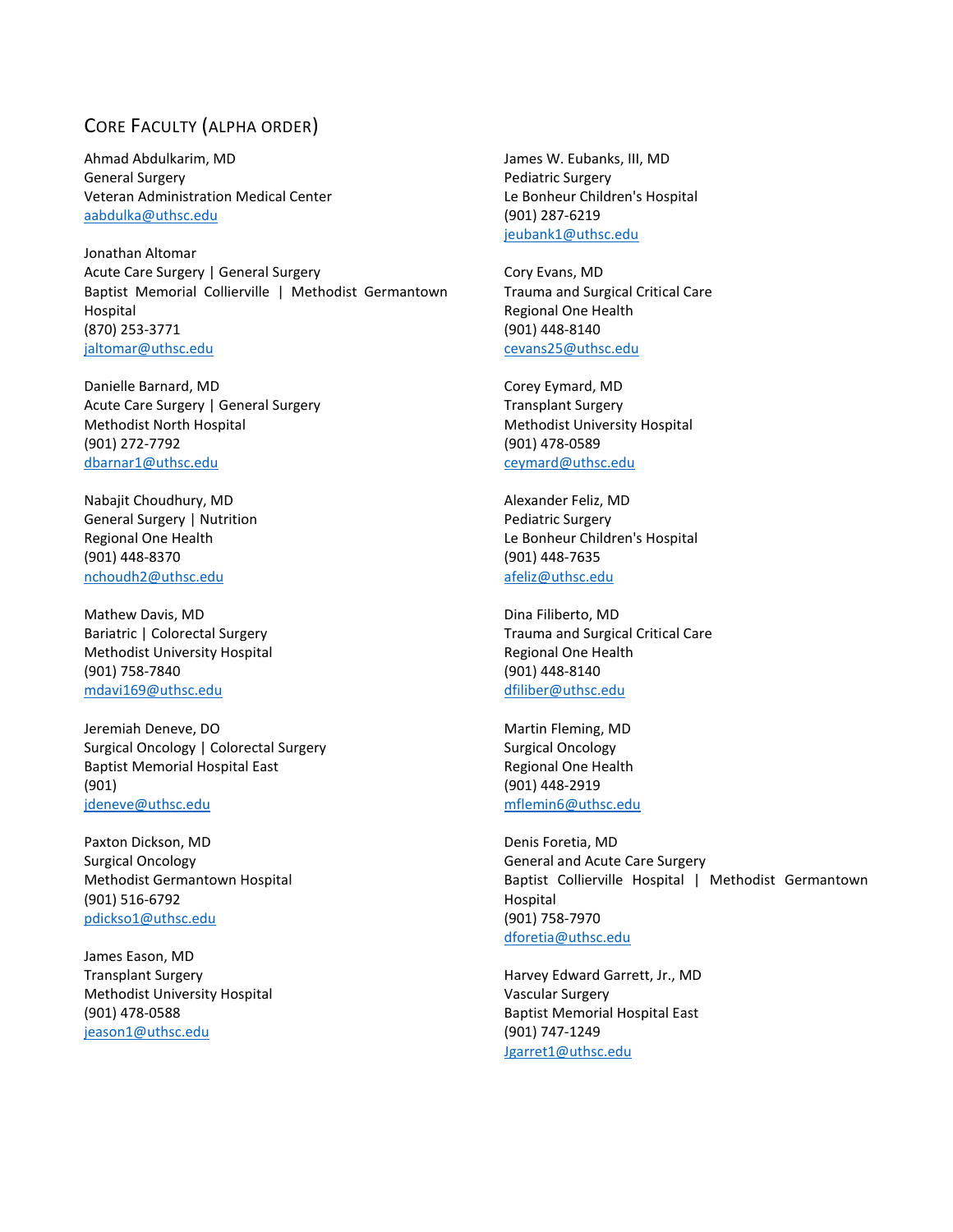Evan Glazer, MD Surgical Oncology Regional One Health (901) 448-2919 [eglazer@uthsc.edu](mailto:eglazer@uthsc.edu)

Ankush Gosain, MD, PhD Pediatric Surgery Le Bonheur Children's Hospital (901) 287-5316 [agosain@uthsc.edu](mailto:agosain@uthsc.edu)

Ryan Helmick, MD Transplant Surgery Methodist University Hospital (901) 478-0594 [rhelmick@uthsc.edu](mailto:rhelmick@uthsc.edu)

Ashley Hendrix, MD Surgical Oncology Methodist Germantown Hospital (901) 516-6792 [ahendri1@uthsc.edu](mailto:ahendri1@uthsc.edu)

Nathan Hinkle, MD Bariatric | Colorectal Surgery Methodist University Hospital (615) 967-8016 [nhinkle@uthsc.edu](mailto:nhinkle@uthsc.edu)

Peter Horton, MD Transplant Surgery Methodist University Hospital (901) 478-0594 [phorton@uthsc.edu](mailto:phorton@uthsc.edu)

Isaac Howley, MD Trauma and Surgical Critical Care Regional One Health (901) 448-8140 [ihowley@uthsc.edu](mailto:ihowley@uthsc.edu)

Timothy Jancelewicz, MD Pediatric Surgery Le Bonheur Children's Hospital (901) 287-6446 [tjancele@uthsc.edu](mailto:tjancele@uthsc.edu)

Emily Lenart, DO Trauma and Surgical Critical Care Regional One Health (901) 448-8140 [elenart@uthsc.edu](mailto:elenart@uthsc.edu)

Richard Lewis, MD Trauma and Surgical Critical Care Regional One Health (901) 448-8140 [rlewis19@uthsc.edu](mailto:rlewis19@uthsc.edu)

Louis Magnotti, MD Trauma and Surgical Critical Care Regional One Health (901) 448-8140 [lmagnotti@uthsc.edu](mailto:lmagnotti@uthsc.edu)

Alexander Mathew, MD General Surgery Veteran Administration Medical Center (901) 523-8990, ext. 2123 [amathew6@uthsc.edu](mailto:amathew6@uthsc.edu)

Carter McDaniel, MD General Surgery Veteran Administration Medical Center (901) 523-8990 [cmcdan10@uthsc.edu](mailto:cmcdan10@uthsc.edu)

Erica Mitchell, MD Vascular Surgery Regional One Health (503) 928-2131 | (901) 242-0335 ~ pager [emitch61@uthsc.edu](mailto:emitch61@uthsc.edu)

Justin Monroe, MD Surgical Oncology | Colorectal Surgery Baptist Memorial Hospital | Methodist Germantown Hospital (901) 516-6792 [jmonroe1@uthsc.edu](mailto:jmonroe1@uthsc.edu)

John Nelson, MD Acute Care Surgery | General Surgery Methodist South Hospital Endoscopy VAMC (901) 272-7792 [jnelso17@uthsc.edu](mailto:jnelso17@uthsc.edu)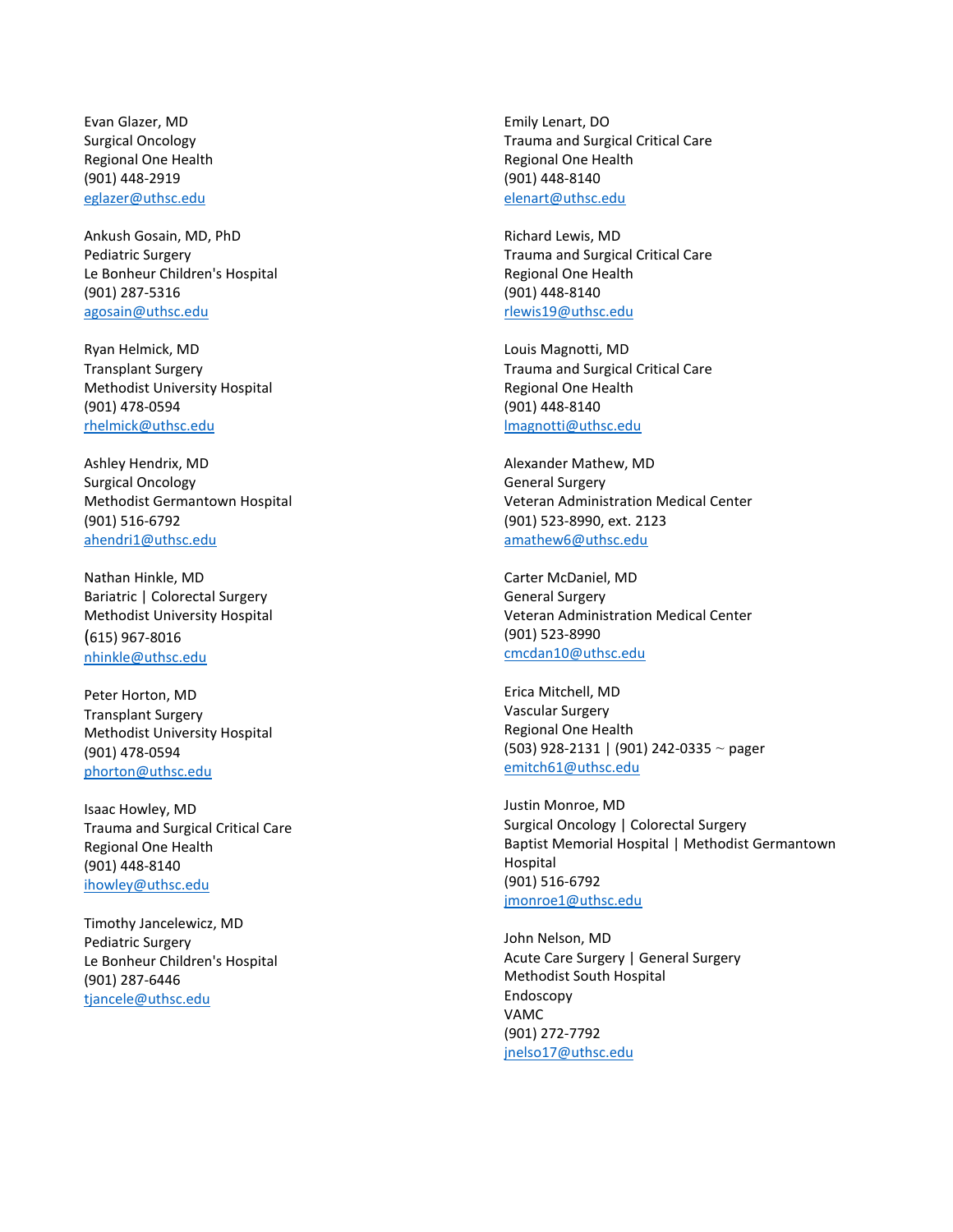Nosratollah Nezakatgoo, MD Transplant Surgery Methodist University Hospital (901) 478-0594 [nnezakat@uthsc.edu](mailto:nnezakat@uthsc.edu)

Thomas Ng, MD Baptist Memorial Hospital East Thoracic Surgery (901) 448-2918 [tng4@uthsc.edu](mailto:tng4@uthsc.edu)

Brinson Owens, MD Acute Care Surgery | General Surgery Methodist North Hospital | Methodist University Hospital (901) 758-7970 [bowens16@uthsc.edu](mailto:bowens16@uthsc.edu)

Benjamin Powell, MD Acute Care Surgery | General Surgery Methodist University Hospital (901) 272-7792 [bpowell@uthsc.edu](mailto:bpowell@uthsc.edu)

F. Elizabeth Pritchard, MD Surgical Oncology Methodist Germantown Hospital (901) 516-6792 [fpritchard@uthsc.edu](mailto:fpritchard@uthsc.edu)

Howard Pryor, II, MD Pediatric Surgery Le Bonheur Children's Hospital (901) 287-6446 [hpryor2@uthsc.edu](mailto:hpryor2@uthsc.edu)

David Shibata, MD, FACS, FASCRS Surgical Oncology | Colorectal Regional One Health (901) 448-5914 [dshibata@uthsc.edu](mailto:dshibata@uthsc.edu)

Nathaniel Stoikes, MD MIS | General Surgery Baptist Memorial Hospital (901) 866-8530 [nstoikes@uthsc.edu](mailto:nstoikes@uthsc.edu)

Miriam Tsao, MD Surgical Oncology Regional One Health (901) 448-2919 [mtsao@uthsc.edu](mailto:mtsao@uthsc.edu)

Ganpat Valaulikar, MD Cardiovascular Surgery Veteran Administration Medical Center (901) 523-8990 [gvalauli@uthsc.edu](mailto:gvalauli@uthsc.edu)

Jason Vanatta, MD Transplant Surgery Methodist University Hospital (901) 478-0594 [jvanatta@uthsc.edu](mailto:jvanatta@uthsc.edu)

Ying Weatherall, MD Pediatric Surgery Le Bonheur Children's Hospital (901) 287-5316 [yzhuge@uthsc.edu](mailto:yzhuge@uthsc.edu)

Virginia Weaver, MD Bariatric | Colorectal Methodist University Hospital (901) 758-7840 [vmcgrath@uthsc.edu](mailto:vmcgrath@uthsc.edu)

David Webb, MD MIS | General Surgery Baptist Memorial Hospital (901) 866-8530 [dwebb6@uthsc.edu](mailto:dwebb6@uthsc.edu)

Regan Williams, MD Pediatric Surgery Le Bonheur Children's Hospital (901) 287-6446 [rfwillia@uthsc.edu](mailto:rfwillia@uthsc.edu)

Elizabeth Wood, MD Surgical Oncology | Colorectal Regional One Health (858) 603-0009 [ewood24@uthsc.edu](mailto:ewood24@uthsc.edu)

Nia Zalamea, MD General Surgery | Nutrition Methodist North Hospital | Regional One Health (901) 569-3127 [nzalamea@uthsc.edu](mailto:nzalamea@uthsc.edu)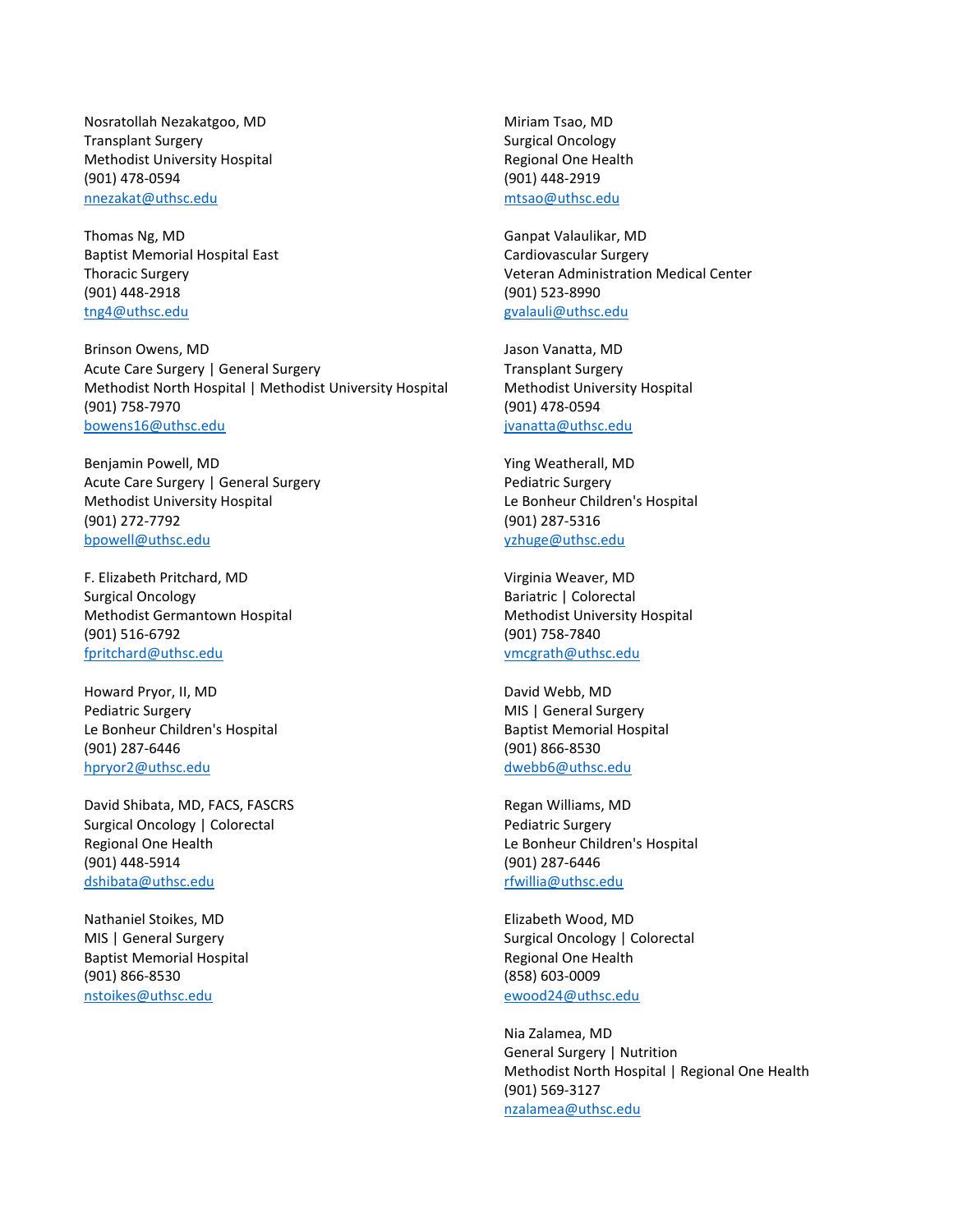## 2021-2022 RESIDENT CONTACT INFORMATION

PGY1 Caitlin Black, MD [cblack25@uthsc.edu](mailto:cblack25@uthsc.edu)

Ladd Caballero, MD [lcaballe@uthsc.edu](mailto:lcaballe@uthsc.edu)

Linnea Cripe, MD [lcripe@uthsc.edu](mailto:lcripe@uthsc.edu)

Daniel Gehle, MD [dgehle@uthsc.edu](mailto:dgehle@uthsc.edu) Lillian Malach, MD [lmalach@uthsc.edu](mailto:lmalach@uthsc.edu)

Julia Pedo Freitas, MD [jpedofre@uthsc.edu](mailto:jpedofre@uthsc.edu)

Jessica Pollack, MD [Jpollac3@uthsc.edu](mailto:Jpollac3@uthsc.edu)

Brenden Sheridan, MD [bsherid2@uths.edu](mailto:bsherid2@uths.edu)

#### PGY1 PRELIMINARY RESIDENTS

Kiyah Anderson [kander59@uthsc.edu](mailto:kander59@uthsc.edu)

Kaci DeJarnette [Kdejarne@uthsc.edu](mailto:Kdejarne@uthsc.edu)

Theodore Klug, MD [tklug@uthsc.edu](mailto:tklug@uthsc.edu)

#### PGY2

Megan Gross, MD [mgross9@uthsc.edu](mailto:mgross9@uthsc.edu)

Maddison Kane, MD [mkane14@uthsc.edu](mailto:mkane14@uthsc.edu)

Seyed "Soroosh" Noorbakhsh, MD [snoorbak@uthsc.edu](mailto:snoorbak@uthsc.edu)

Devanshi Patel, MD [dpatel60@uthsc.edu](mailto:dpatel60@uthsc.edu)

#### PGY3

Jennifer Allison, MD [jallis12@uthsc.edu](mailto:jallis12@uthsc.edu)

Angel Doño, MD [adoo@uthsc.edu](mailto:adoo@uthsc.edu) Logan Meyer, MD [lmeyer8@uthsc.edu](mailto:lmeyer8@uthsc.edu)

Mark Schneider, MD [mschne14@uthsc.edu](mailto:mschne14@uthsc.edu)

Brittany Weaver, MD [bweave12@uthsc.edu](mailto:bweave12@uthsc.edu)

Aubrey Schachter, MD [aschach2@uthsc.edu](mailto:aschach2@uthsc.edu)

Joseph Slaughter, MD [jslaugh4@uthsc.edu](mailto:jslaugh4@uthsc.edu)

Nikia Toomey, MD [ntoomey1@uthsc.edu](mailto:ntoomey1@uthsc.edu)

Michael Wright, MD [mwrigh86@uthsc.edu](mailto:mwrigh86@uthsc.edu)

Allison Falcon, MD [afalcon2@uthsc.edu](mailto:afalcon2@uthsc.edu)

Emma Kelly, MD [ekelly16@uthsc.edu](mailto:ekelly16@uthsc.edu)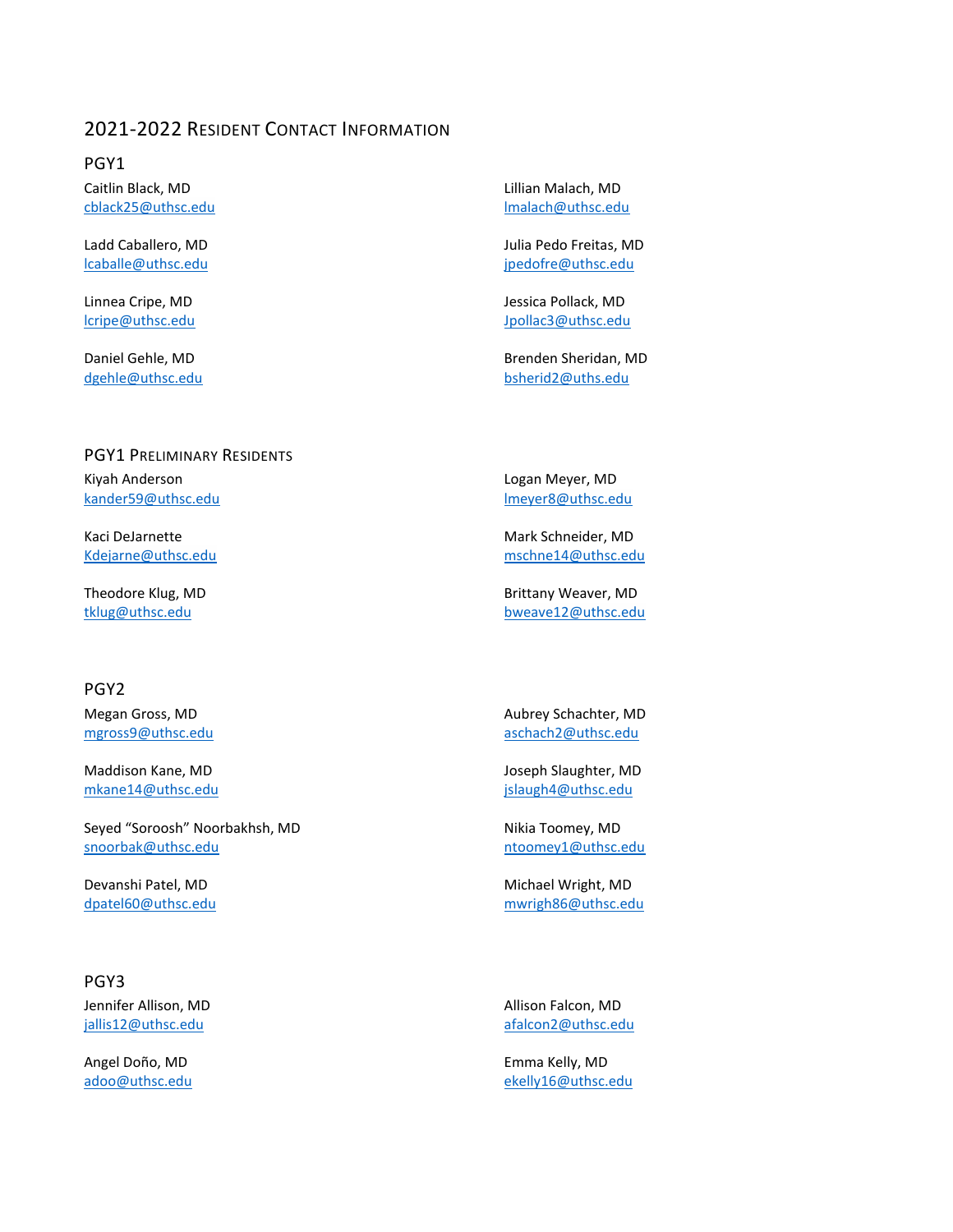#### PGY3

Benjamin Lehrman, MD [blehrman@uthsc.edu](mailto:blehrman@uthsc.edu)

Renee Muyoka Maina, MD [rmaina@uthsc.edu](mailto:rmaina@uthsc.edu)

#### PGY4

Marcus Alvarez, MD [malvare2@mail.tennessee.edu](mailto:malvare2@mail.tennessee.edu)

Shravan Chintalapani, MD [schinta4@uthsc.edu](mailto:schinta4@uthsc.edu)

Nidhi Desai, MD [ndesai4@uthsc.edu](mailto:ndesai4@uthsc.edu)

Leah Hendrick, MD [lhendri8@uthsc.edu](mailto:lhendri8@uthsc.edu)

Nathan Judge, MD [njudge@uthsc.edu](mailto:njudge@uthsc.edu)

#### PGY5

Michael Bright, MD [mbright8@uthsc.edu](mailto:mbright8@uthsc.edu)

Cherie Colbert, MD Administrative Chief Resident [kmulhern@uthsc.edu](mailto:kmulhern@uthsc.edu)

Domenic Craner, MD [dcraner@uthsc.edu](mailto:dcraner@uthsc.edu)

Justin Drake, MD Administrative Chief Resident [jdrake12@uthsc.edu](mailto:jdrake12@uthsc.edu)

Kristin Harmon, MD [kharmo12@uthsc.edu](mailto:kharmo12@uthsc.edu)

#### RESEARCH RESIDENTS PGY2

Andrew Fleming, MD St. Jude Research Fellowship [aflemin8@uthsc.edu](mailto:aflemin8@uthsc.edu)

Maria Knaus, MD Nationwide Children's Hospital [mknaus@uthsc.edu](mailto:mknaus@uthsc.edu)

Ashley Miller, MD [amill203@uthsc.edu](mailto:amill203@uthsc.edu)

Pushpa Neppala, MD [pneppala@uthsc.edu](mailto:bstjohn1@uthsc.edu)

Michael Keirsey, MD [mkeirsey@uthsc.edu](mailto:mkeirsey@uthsc.edu)

Clarisse Muenyi, MD [cmuenyi1@uthsc.edu](mailto:cmuenyi1@uthsc.edu)

[Jacqueline Stuber, MD](mailto:cmuenyi1@uthsc.edu) [jstuber1@uthsc.edu](mailto:jstuber1@uthsc.edu)

[Denise Wong, MD](mailto:jstuber1@uthsc.edu) [dyeung1@uthsc.edu](mailto:dyeung1@uthsc.edu)

Stacey Kubovec, MD [skubovec@uthsc.edu](mailto:skubovec@uthsc.edu)

Benjamin Pettigrew, DO [bpettig1@uthsc.edu](mailto:bpettig1@uthsc.edu)

Benjamin Zambetti, MD [bzambett@uthsc.edu](mailto:bzambett@uthsc.edu)

Xu "Steve" Zhao, MD [xzhao16@uthsc.edu](mailto:xzhao16@uthsc.edu)

William Zickler, MD [wzickler@uthsc.edu](mailto:wzickler@uthsc.edu)

[Kaushik Varadarajan,](mailto:mknaus@uthsc.edu) MD MD Anderson [kvaradar@uthsc.edu](mailto:kvaradar@uthsc.edu)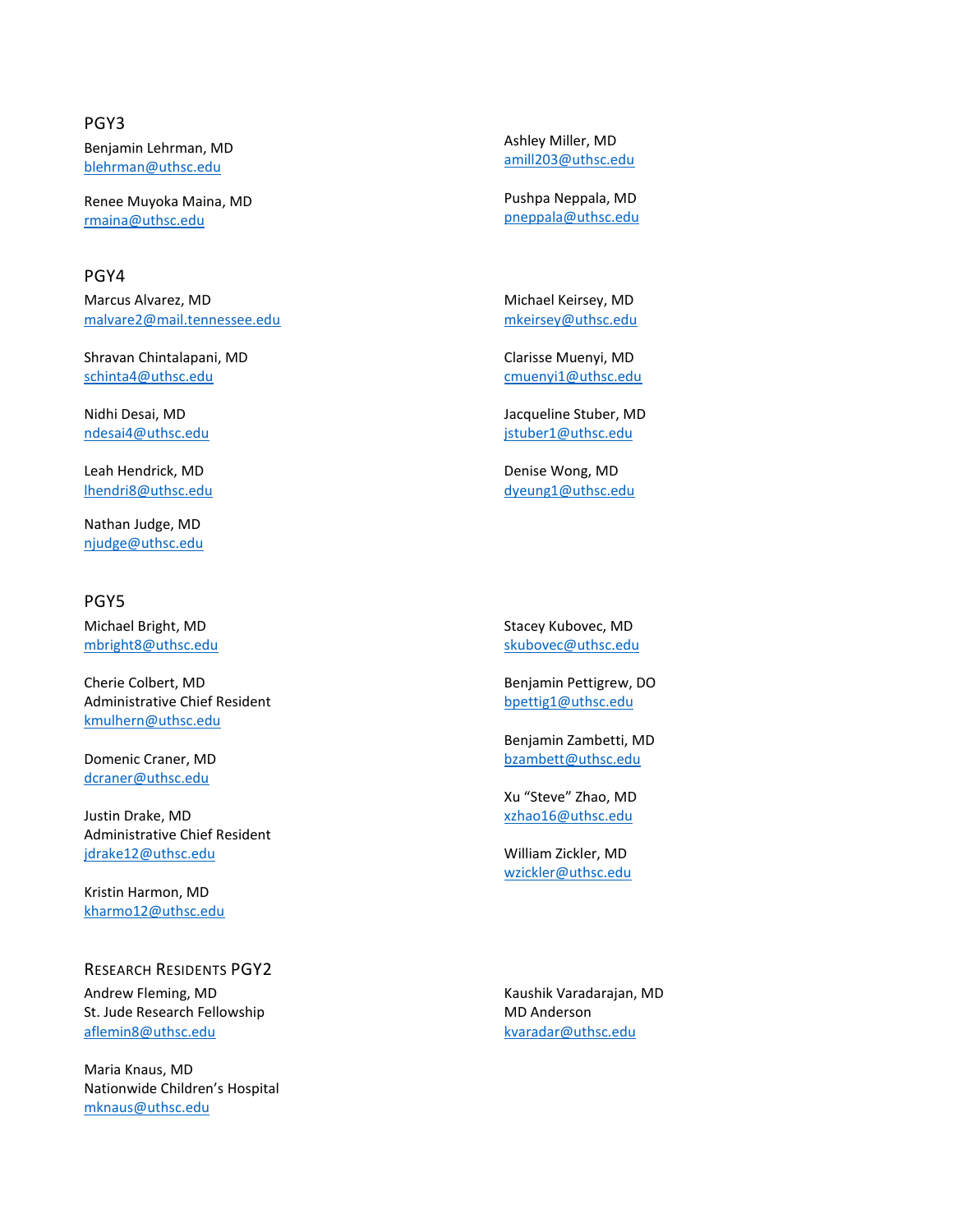# UTHSC SURGERY RESIDENCY BLOCK SCHEDULE 2021 – 2022

| PGY <sub>1</sub>                    | Jul               | Aug        | Sept                                   | Oct        | Nov                  | <b>Dec</b>          | Jan                            | Feb                                        | Mar                 | Apr                              | May                | Jun                  |
|-------------------------------------|-------------------|------------|----------------------------------------|------------|----------------------|---------------------|--------------------------------|--------------------------------------------|---------------------|----------------------------------|--------------------|----------------------|
| <b>Rotation</b>                     | Trauma<br>Surgery | SICU       | General<br>Surgery<br><b>Nutrition</b> | Colorectal | Surgical<br>Oncology | Vascular<br>Surgery | <b>Bariatric</b><br>Colorectal | General<br>Surgery<br>Surgical<br>Oncology | Thoracic<br>Surgery | <b>MIS</b><br>General<br>Surgery | General<br>Surgery | Pediatric<br>Surgery |
| Site                                | <b>ROH</b>        | <b>ROH</b> | <b>ROH</b>                             | <b>ROH</b> | <b>ROH</b>           | <b>ROH</b>          | $MLH -$<br><b>MUH</b>          | MLH - GT                                   | <b>BMH</b>          | <b>BMH</b>                       | <b>VAMC</b>        | LB                   |
| %<br>Outpatien                      | 10                | 0          | 10                                     | 10         | 10                   | 10                  | 10                             | 10                                         | 10                  | 10                               | 10                 | 10                   |
| %<br>Scholarly<br><b>Activities</b> | 2.5               | 2.5        | 2.5                                    | 2.5        | 2.5                  | 2.5                 | 2.5                            | 2.5                                        | 2.5                 | 2.5                              | 2.5                | 2.5                  |

| PGY <sub>2</sub>                    | <b>Block 1</b>                          | <b>Block 2</b>             | <b>Block 3</b>             | <b>Block 4</b>                     | <b>Block 5</b>     | <b>Block 6</b> | <b>Block 7</b>  | <b>Block 8</b>    |
|-------------------------------------|-----------------------------------------|----------------------------|----------------------------|------------------------------------|--------------------|----------------|-----------------|-------------------|
| Rotation                            | <b>Trauma Surgery</b><br>$\overline{A}$ | <b>Trauma Surgery</b><br>В | <b>Trauma Surgery</b><br>◡ | Surgical<br>Oncology<br>Colorectal | General<br>Surgery | CT Surgery     | Endoscopy<br>QI | Pediatric Surgery |
| <b>Site</b>                         | <b>ROH</b>                              | <b>ROH</b>                 | <b>ROH</b>                 | <b>BMH</b>                         | <b>VAMC</b>        | <b>VAMC</b>    | <b>VAMC</b>     | LB                |
| %<br>Outpatient                     | 10                                      | 10                         | 10                         | 10                                 | 10                 | 10             | 10              | 10                |
| %<br>Scholarly<br><b>Activities</b> | 2.5                                     | 2.5                        | 2.5                        | 2.5                                | 2.5                | 2.5            | 30              | 2.5               |

| PGY <sub>3</sub>                 | <b>Block 1</b>             | <b>Block 2</b>      | <b>Block 3</b>             | <b>Block 4</b>      | <b>Block 5</b>        | <b>Block 6</b>            | <b>Block 7</b>                                 | <b>Block 8</b>      |
|----------------------------------|----------------------------|---------------------|----------------------------|---------------------|-----------------------|---------------------------|------------------------------------------------|---------------------|
| <b>Rotation</b>                  | <b>Trauma Surgery</b><br>A | Trauma Surgery<br>B | <b>Trauma Surgery</b><br>J | Vascular<br>Surgery | Transplant<br>Surgery | ACS<br>General<br>Surgery | <b>General Surgery</b><br>Surgical<br>Oncology | Thoracic<br>Surgery |
| Site                             | <b>ROH</b>                 | <b>ROH</b>          | <b>ROH</b>                 | <b>ROH</b>          | $MLH -$<br><b>MUH</b> | $MLH - MUH$               | MLH-GT                                         | <b>BMH</b>          |
| % Outpatient                     | 10                         | 10                  | 10                         | 10                  | 10                    | 10                        | 10                                             | 10                  |
| % Scholarly<br><b>Activities</b> | 2.5                        | 2.5                 | 2.5                        | 2.5                 | 2.5                   | 2.5                       | 2.5                                            | 2.5                 |

| PGY <sub>4</sub>                 | <b>Block 1</b>                | <b>Block 2</b>         | <b>Block 3</b>       | <b>Block 4</b>          | <b>Block 5</b>                   | <b>Block 6</b>                   | <b>Block 7</b> | <b>Block 8</b>     | <b>Block 9</b>       |
|----------------------------------|-------------------------------|------------------------|----------------------|-------------------------|----------------------------------|----------------------------------|----------------|--------------------|----------------------|
| <b>Rotation</b>                  | <b>Trauma</b><br>Surgery<br>B | Trauma<br>Surgery<br>◡ | Surgical<br>Oncology | Bariatric<br>Colorectal | <b>ACS</b><br>General<br>Surgery | <b>MIS</b><br>General<br>Surgery | Vascular       | General<br>Surgery | Pediatric<br>Surgery |
| Site                             | <b>ROH</b>                    | <b>ROH</b>             | <b>ROH</b>           | MLH-<br><b>MUH</b>      | $MLH - MUH$                      | <b>BMH</b>                       | <b>BMH</b>     | VAMC               | LB                   |
| % Outpatient                     | 10                            | 10                     | 10                   | 10                      | 10                               | 10                               | 10             | 10                 | 10                   |
| % Scholarly<br><b>Activities</b> | 2.5                           | 2.5                    | 2.5                  | 2.5                     | 2.5                              | 2.5                              | 2.5            | 2.5                | 2.5                  |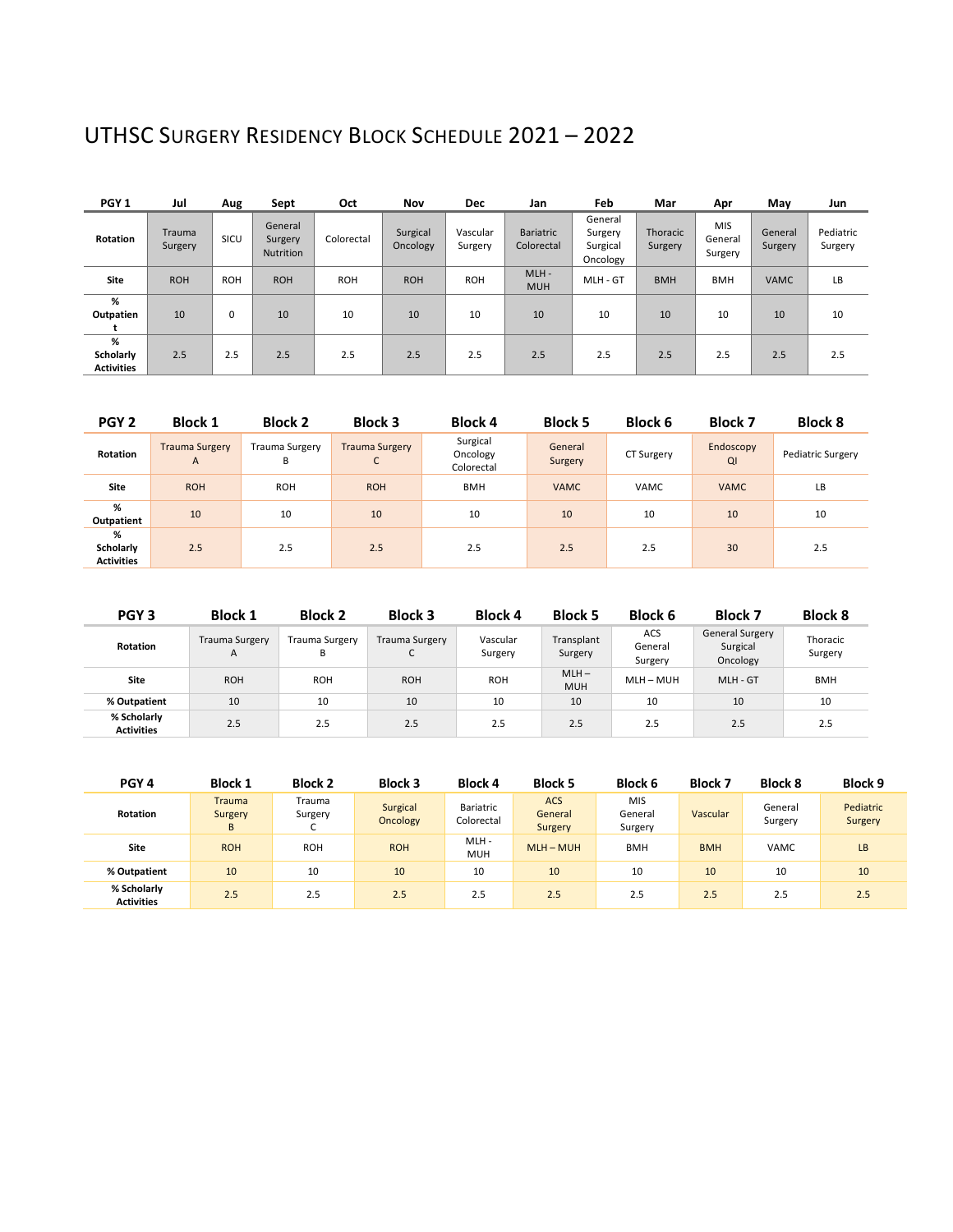| PGY <sub>5</sub>                 | <b>Block 1</b>         | <b>Block 2</b>     | <b>Block 3</b>        | <b>Block 4</b>       | <b>Block 5</b>     | <b>Block 6</b>        | <b>Block 7</b>                             | <b>Block 8</b>                     | <b>Block 9</b>     | <b>Block</b><br>10 |
|----------------------------------|------------------------|--------------------|-----------------------|----------------------|--------------------|-----------------------|--------------------------------------------|------------------------------------|--------------------|--------------------|
| <b>Rotation</b>                  | Trauma<br>Surgery<br>A | General<br>Surgery | Colorectal<br>Surgery | Surgical<br>Oncology | General<br>Surgery | General<br>Surgery    | General<br>Surgery<br>Surgical<br>Oncology | Surgical<br>Oncology<br>Colorectal | General<br>Surgery | General<br>Surgery |
| <b>Site</b>                      | <b>ROH</b>             | <b>ROH</b>         | <b>ROH</b>            | <b>ROH</b>           | MLH-<br><b>MNH</b> | $MLH -$<br><b>MSH</b> | MLH - GT                                   | <b>BMH</b>                         | <b>BCH</b>         | <b>VAMC</b>        |
| % Outpatient                     | 10%                    | 10%                | 10%                   | 10%                  | 10%                | 10%                   | 10%                                        | 10%                                | 10%                | 10%                |
| % Scholarly<br><b>Activities</b> | 2.5                    | 2.5                | 2.5                   | 2.5                  | 2.5                | 2.5                   | 2.5                                        | 2.5                                | 2.5                | 2.5                |

#### HOSPITAL PARTNERS:

Regional One Health: ROH Methodist Le Bonheur Health Care – Methodist University Hospital: MLH – MUH Methodist North Hospital: MLH – MNH Methodist South Hospital: MLH – MSH Methodist Germantown Hospital: MLH – GT Baptist Memorial Hospital: BMH Baptist Collierville Hospital: BCH Veterans Administration Medical Center: VAMC Le Bonheur Children's Hospital: LB

ROTATION DURATION IN WEEKS:

PGY 1: 1 calendar month PGY 2: 6.5 weeks PGY 3: 6.5 weeks PGY 4: 5.8 weeks PGY 5: 5.2 weeks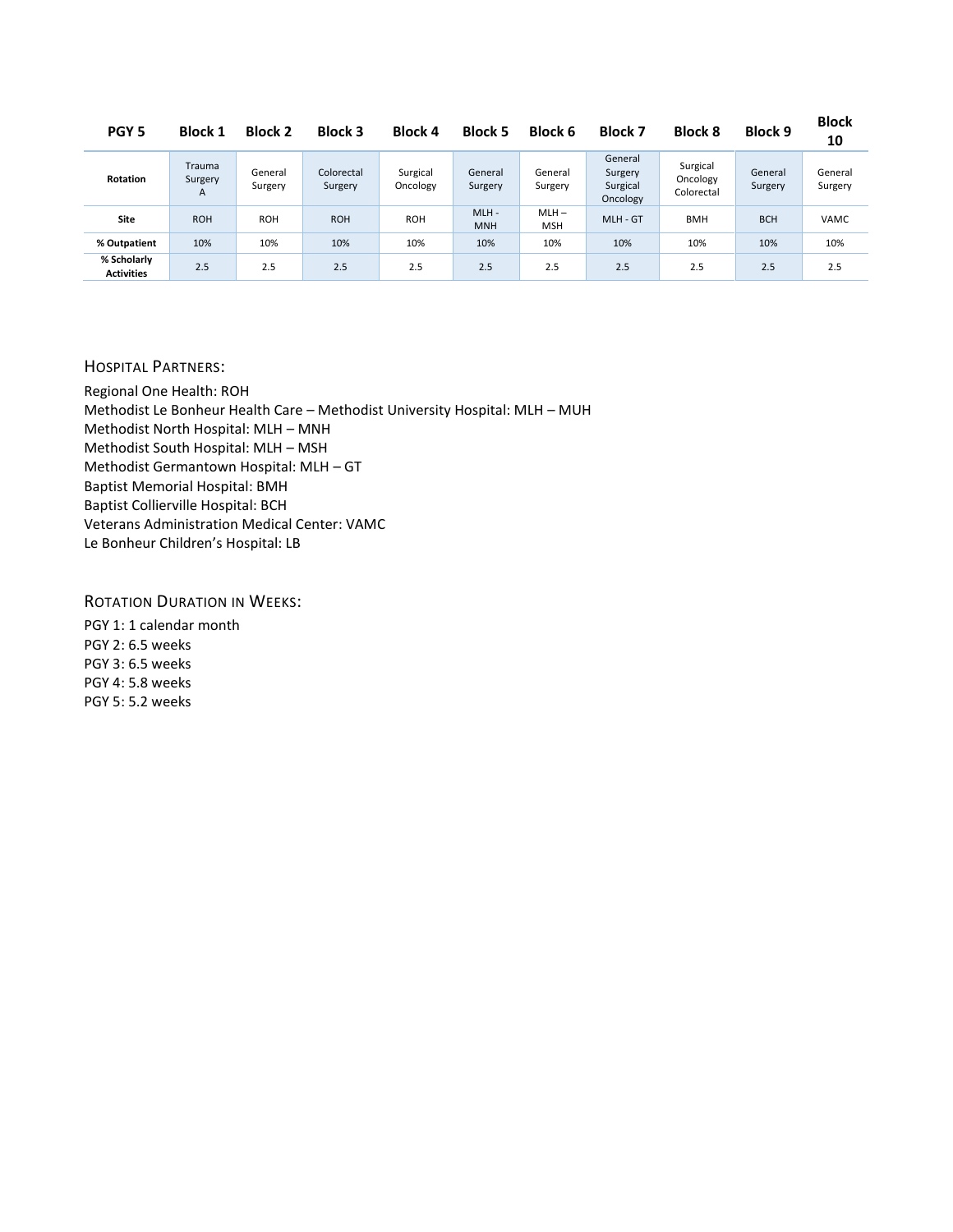## SECTION 2. SITE INFORMATION

BAPTIST MEMORIAL HOSPITAL-MEMPHIS David Webb, MD – Site Director 6019 Walnut Grove Road, Suite 106 Memphis, TN 38120 Phone: (901) 866-8530 | Fax: (901) 227-6170 [dwebb6@uthsc.edu](mailto:dwebb6@uthsc.edu)

#### BAPTIST MEMORIAL HOSPITAL-COLLIERVILLE Denis Foretia, MD – Site Director Collierville, TN 38017 Phone: (901) 448-5914 | Fax: (901) 448-7306 [dforetia@uthsc.edu](mailto:dforetia@uthsc.edu)

#### LE BONHEUR CHILDREN'S MEDICAL CENTER

James W. Eubanks, MD – Site Director 49 N. Dunlap 2<sup>nd</sup> Floor FOB, Pediatric Surgery Memphis, TN 38103 Phone: (901) 287-6219 | Fax: (901) 287-4434 [jeubank1@uthsc.edu](mailto:jeubank1@uthsc.edu)

#### METHODIST GERMANTOWN HOSPITAL

Paxton Dickson, MD – Site Director 7705 Poplar Avenue, Suite 220 Germantown, TN 38138 Phone: (901) 516-6792 | Fax: (901) 266-6459 [pdickso1@uthsc.edu](mailto:pdickso1@uthsc.edu)

#### METHODIST NORTH HOSPITAL

Danielle Barnard, MD – Site Director 3960 New Covington Pike, Suite 390 Memphis, TN 38128 Phone: (901) 516-5495 | Fax: (901) 266-6425 [dbarnar1@uthsc.edu](mailto:dbarnar1@uthsc.edu)

#### METHODIST SOUTH HOSPITAL

John Nelson, MD – Site Director 1251 Wesley Drive, Suite 151 Memphis, TN 38116 Phone: (901) 758-7970 | Fax: (901) 266-6425 [jnelso17@uthsc.edu](mailto:jnelso17@uthsc.edu)

#### METHODIST UNIVERSITY HOSPITAL

Benjamin Powell, MD, – Site Director 7655 Poplar Avenue, Suite 240 Germantown, TN 38138 Phone: (901) 758-7970 | Fax: (901) 266-6425 [bpowell@uthsc.edu](mailto:fpritchard@uthsc.edu)

#### REGIONAL ONE HEALTH

Andrew Kerwin, MD – Site Director 880 Madison Avenue, 4<sup>th</sup> Floor Memphis, TN 38104 (901) 448-8140 [akerwin1@uthsc.edu](mailto:akerwin1@uthsc.edu)

#### VA MEDICAL CENTER

Carter McDaniel, MD – Site Director 1030 Jefferson Avenue, 112 Memphis, TN 38104 Phone: (901) 523-8990, ext. 7106 | Fax: (901) 577-7435 [cmcdan10@uthsc.edu](mailto:cmcdan10@uthsc.edu)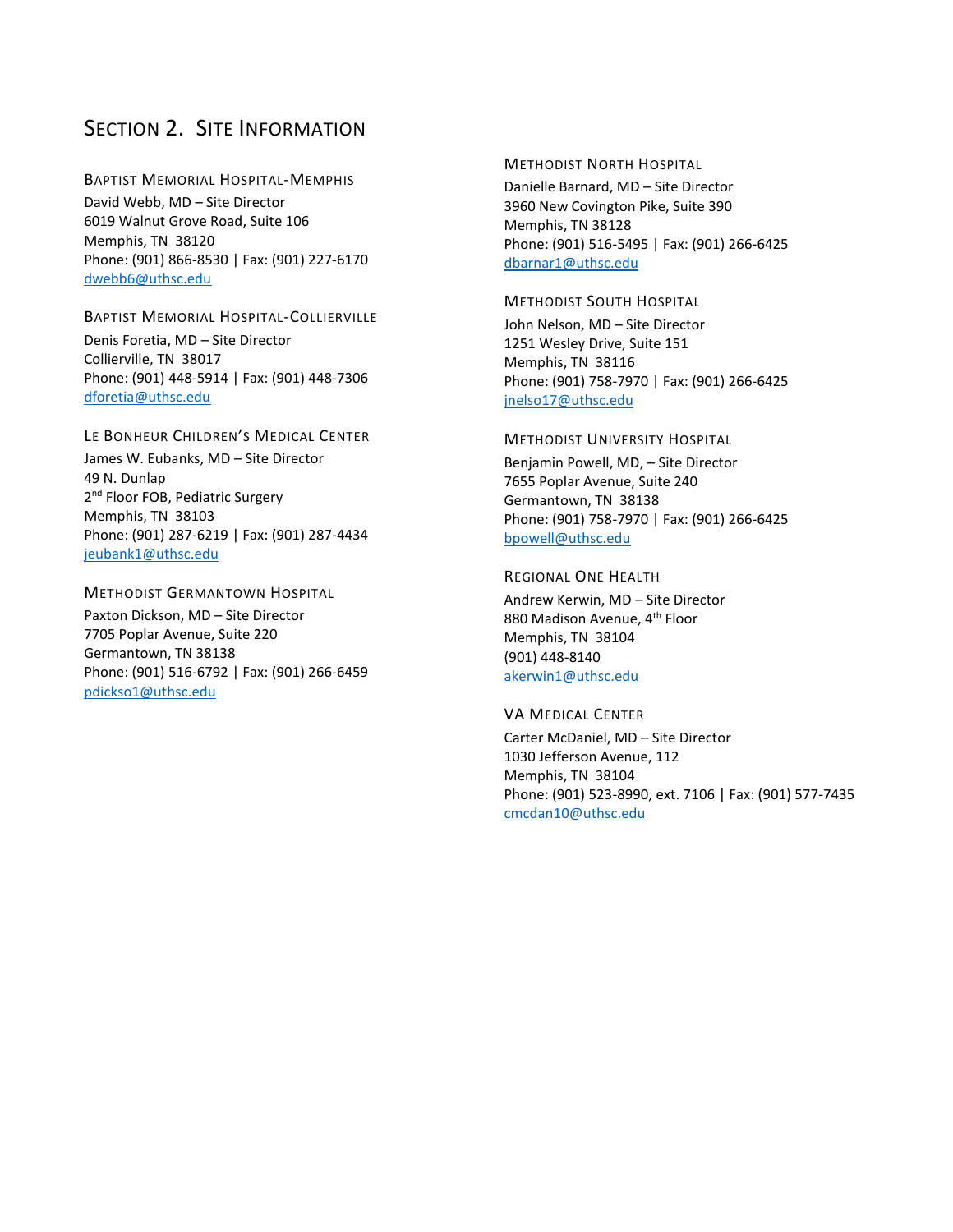# SECTION 3. EDUCATIONAL ACTIVITIES

## DIDACTIC LECTURES

| This Week in Score (TWIS) |                                                                                       |
|---------------------------|---------------------------------------------------------------------------------------|
| Day/Time                  | Wednesday   9 am                                                                      |
| Location                  | 956 Court Avenue (Coleman South Auditorium)                                           |
| <b>Description</b>        | TWIS is based on the SCORE curriculum, and it has a comprehensive two-year curriculum |
|                           | designed to educate surgical residents in the six ACGME Competencies                  |
| Attendance %              | 75%                                                                                   |

| Simulation Lab     |                                       |
|--------------------|---------------------------------------|
| Day/Time           | Wednesday   10:30 am                  |
| Location           | CHIPS & Coleman Building Ground Floor |
| <b>Description</b> | Based on specific schedule per class  |
| Attendance %       | 75%?                                  |

## CONFERENCE SCHEDULE:

Residents are required to attend 75% of all conferences, which is the minimum acceptable (an ACGME requirement). Compliance with Clinical and Educational Work Hours in an acceptable reason to miss conference and should be documented by email to the residency coordinator.

| Mortality & Morbidity Conference |                                                                      |  |  |  |  |
|----------------------------------|----------------------------------------------------------------------|--|--|--|--|
| Day/Time                         | Wednesday   7 am                                                     |  |  |  |  |
| Location                         | 956 Court Avenue (Coleman South Auditorium)                          |  |  |  |  |
| <b>Description</b>               | Case presentations of morbidity and mortality, and interesting cases |  |  |  |  |
| <b>Attendance %</b>              | 75%                                                                  |  |  |  |  |

| <b>Surgery Grand Rounds</b> |                                                                                 |
|-----------------------------|---------------------------------------------------------------------------------|
| Day/Time                    | Wednesday   8 am                                                                |
| Location                    | 956 Court Avenue (Coleman South Auditorium)                                     |
| <b>Description</b>          | Topics of interest by faculty, including visiting faculty, and senior residents |
| <b>Attendance %</b>         | 75%                                                                             |

## ADDITIONAL CONFERENCES (ATTENDANCE IS ROTATION SPECIFIC)

Vascular Conference ROH Vascular Surgery Conference & Morbidity and Mortality: Tuesdays @ 7-8am, Vascular Surgery Journal Club: 3rd Thursday of the month @ 630pm.

Trauma Conference/PI (Monday mornings following Turnover) Trauma Training Center, Regional One Health [ROH]

Pediatric Surgery educational schedule: M&M, Pathology conference, Radiology Conference, Grand Rounds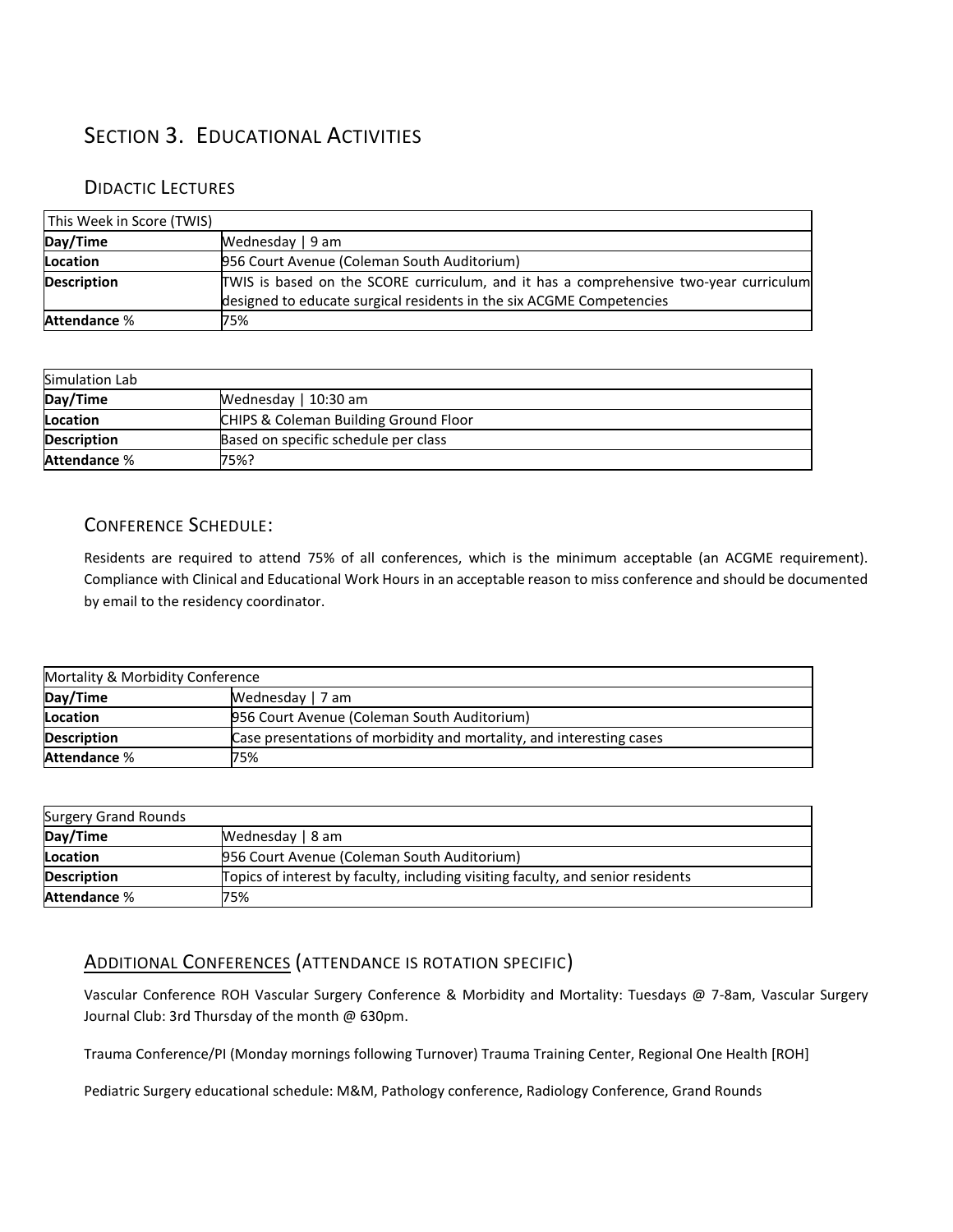Program Meetings (requires residents' attendance):

Annual Program Evaluation Meeting May (Administrative chiefs & resident representatives) Education Leadership Meeting Monthly ~ First Wednesday (Administrative chiefs & resident representatives) Monthly PSQI ~ Methodist University (Chief residents on MUH service)

## REQUIRED READING

Residents are responsible for development of a program of self-study. All residents receive subscriptions to the SCORE curriculum [\(http://www.surgicalcore.org\)](http://www.surgicalcore.org/), a site developed by the American Board of Surgery, the American College of Surgeons, and other groups to provide a resource for Surgery residents. Residents are responsible for completing modules developed for their PGY year in the SCORE curriculum. Residents are expected to complete at least five modules per month, and at least half of the modules listed for your year on the SCORE website. The residency coordinator and program director will monitor compliance.

## RESEARCH AND SCHOLARLY ACTIVITY

Research/scholarly activity is encouraged for all residents – either basic science or clinical. Faculty mentors are always willing to support residents on projects.

All residents with a residency training completion date of 2022 or later are required to participate in at least one research project. At a minimum, each resident will be required to submit one abstract to the Tennessee Chapter of the American College of Surgeons annual meeting once during residency.

Residents have an option of taking two (2) years away from clinical residency to pursue additional research. It is available to residents in good standing. In accordance with the RRC and the ABS, this time does not count toward the minimum five-year clinical curriculum.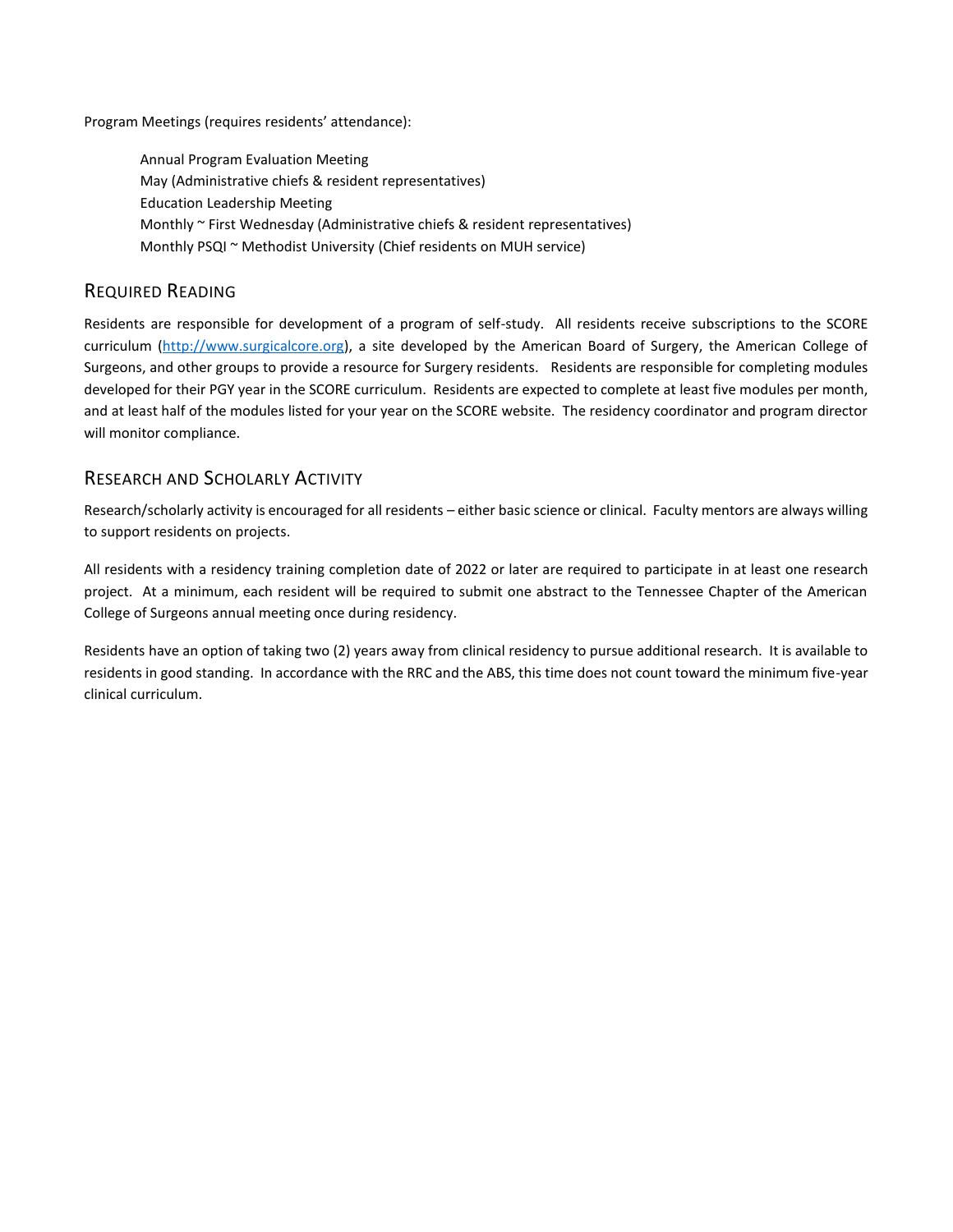# SECTION 4. EXAMINATIONS

## DOCUMENTING EXAM RESULTS

Documentation of exam results should be forwarded to the Program Coordinator as soon as received for inclusion in Resident personnel file. Photocopies of the original documentation or PDFs are both acceptable.

USMLE 1, 2 and 3 or COMLEX 1, 2 and 3 – Prior to the start of their Residency, all Residents are expected to have taken and passed Step 1, 2 and 3 or COMLEX Level 1, 2 and 3. For more information on UTHSC USMLE requirements, please visit the GME website: [https://www.uthsc.edu/graduate-medical-education/policies-and-procedures/documents/mle](https://www.uthsc.edu/graduate-medical-education/policies-and-procedures/documents/mle-requirements.pdf)[requirements.pdf](https://www.uthsc.edu/graduate-medical-education/policies-and-procedures/documents/mle-requirements.pdf)

## IN-SERVICE TRAINING EXAM

American Board of Surgery In-Training Exam (ABSITE)

BOARD EXAMINATION Qualifying Exam July 15, 2021 Certifying Exam TBD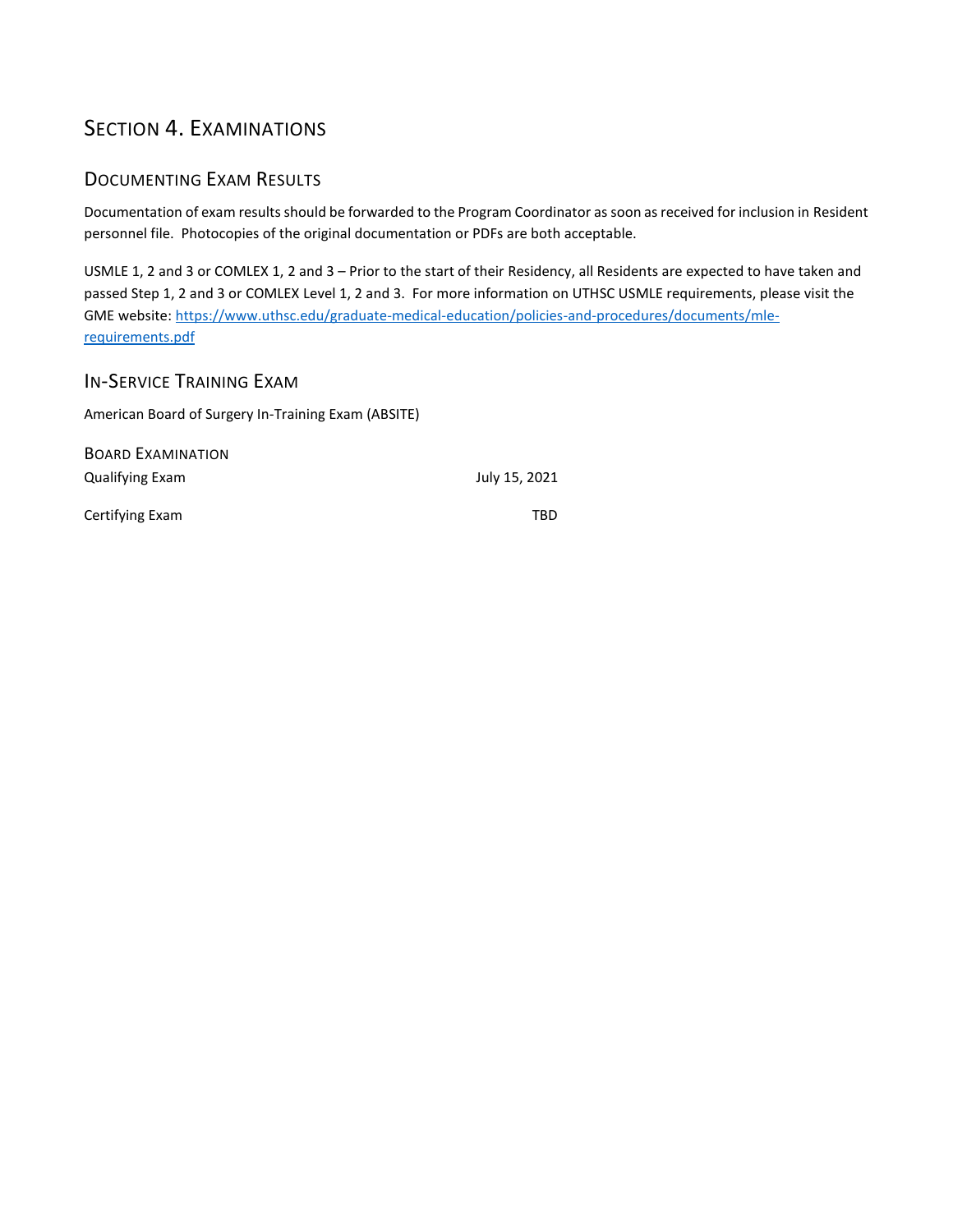# SECTION 5. POLICIES AND PROCEDURES

All UTHSC Programs follow the UTHSC/GME institutional policies. For more information, please visit the GME website: <https://www.uthsc.edu/GME/documents/policies>

| <b>Academic Appeal Process</b>                                | Observership                                            |
|---------------------------------------------------------------|---------------------------------------------------------|
| <b>Academic Performance Improvement Policy</b>                | <b>Offsite Rotation Approval- In Tennessee</b>          |
| <b>Accommodation for Disabilities</b>                         | <b>Offsite Rotation Approval-Out of State</b>           |
| <b>ACLS</b>                                                   | <b>Offsite Rotation Approval-International</b>          |
| <b>HeartCode ACLS &amp; BLS Instructions</b>                  | <b>Outside Match Appointments</b>                       |
| <b>Affirmative Action</b>                                     | <b>Pre-Employment Drug Testing</b>                      |
| <b>Agreement of Appointment</b>                               | <b>Program Closure/Reduction</b>                        |
| <b>Aid for Impaired Residents</b>                             | <b>Program and Faculty Evaluation</b>                   |
| <b>Background Checks</b>                                      | <b>Program Goals and Objectives</b>                     |
| Certificate                                                   | <b>Resident Evaluation Policy</b>                       |
| <b>Clinical and Educational Work Hours</b>                    | <b>Resident Non-Compete</b>                             |
| <b>Logging and Monitoring Procedures</b>                      | <b>Resident Reappointment and Promotion</b>             |
| <b>Code of Conduct</b>                                        | <b>Resident Selection Guidelines</b>                    |
| <b>Disaster</b>                                               | <b>Resident Supervision</b>                             |
| <b>Disciplinary and Adverse Actions</b>                       | <b>Resident Transfers</b>                               |
| <b>Drug and Alcohol Use</b>                                   | <b>Resident Wellbeing</b>                               |
| <b>Drug Free Campus and Workplace</b>                         | Salary                                                  |
| <b>Fatigue Management</b>                                     | <b>Sexual Harassment</b>                                |
| <b>Fit for Practice</b>                                       | <b>Social Media</b>                                     |
| Authorization to Release Information of Mental                | <b>Stipend Level</b>                                    |
| <b>Health Evaluation Drug/Alcohol Testing</b>                 |                                                         |
| Reasonable<br>Suspicion<br>Drug/Alcohol<br><b>Testing</b>     | <b>Student Mistreatment</b>                             |
| <b>Checklist</b>                                              | <b>Support Services</b>                                 |
| <b>Fit Testing</b>                                            | <b>UT Travel</b>                                        |
| Grievances                                                    | <b>Vendor Relationships</b>                             |
| <b>Handoffs and Transition of Care</b>                        | <b>Baptist</b>                                          |
| <b>Hospital Procedures for Handling Resident Disciplinary</b> | Methodist/Le Bonheur                                    |
| <b>Issues</b>                                                 | Methodist/Le Bonheur FAQ                                |
| <b>Infection Control</b>                                      | <b>Regional One Medical Center</b>                      |
| <b>Infection Control Tuberculosis</b>                         | <b>VA</b>                                               |
| <b>Insurance Benefits</b>                                     | <b>Visas</b>                                            |
| <b>Internal Rotation Agreement for ACGME Programs</b>         | <b>Visiting Resident Approval</b>                       |
|                                                               | <b>Workers' Compensation Claims Process: Supervisor</b> |
| <b>Leave and Time Off</b>                                     | Supervisor may call in First Notice of Loss (FNOL)      |
| <b>Licensure Exemption and Prescribing Information</b>        | within 3 days when resident is receiving medical        |
| <b>Malpractice Coverage</b>                                   | treatment.                                              |
| <b>Medical Licensing Examination Requirements USMLE</b>       | Contact the CorVel nurse triage line: 1-866-245-8588    |
| Moonlighting                                                  | option #2                                               |
| <b>New Innovations Protocols</b>                              | A departmental fine of \$1,000 will be charged each     |
|                                                               | time a claim report is not completed by a supervisor.   |
|                                                               | Complete the Incident Report Form and return to the     |
|                                                               | campus Workers Compensation representative at 910       |
|                                                               | Madison Ste. 764.                                       |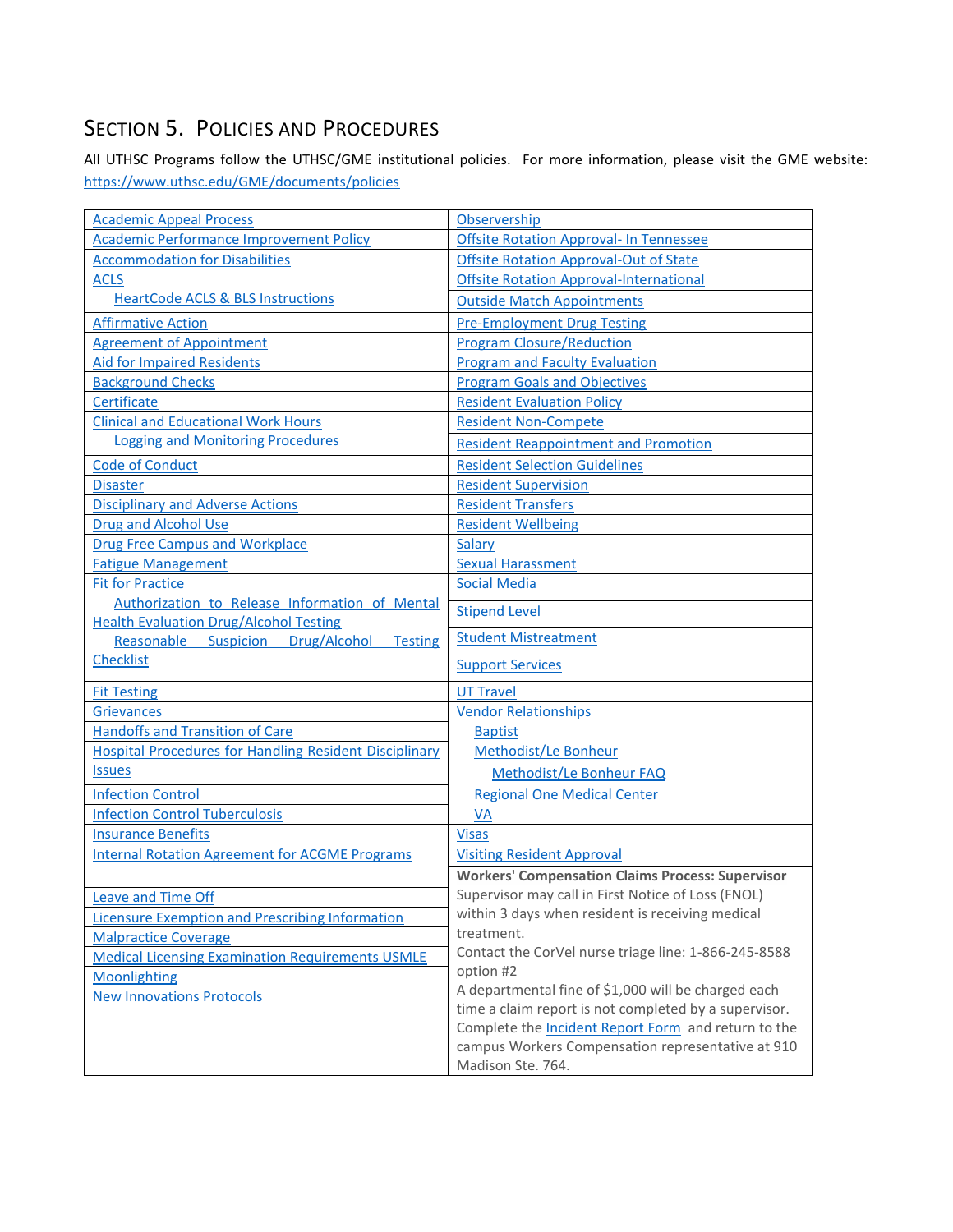Program-Specific Policies and Procedures:

## WELLBEING

The Wellness committee hosts social events quarterly or more. Residents are allowed one (1) half day (1/2 day) every 3 months for personal health and wellness. This day must be submitted to the Administrative Chief Resident and approved prior to taking the ½-day. No other resident on that service may be away on the requested day and will only be approved once the vacation and travel schedule are approved.

The resident must be unimpaired and fit for duty to engage in patient care. If the resident is unable to engage in his or her duties due to fatigue or impairment, he or she must transition his/her duties to other health care providers. It is the responsibility of peers, supervising attendings and faculty to monitor the resident for fatigue and ensure that necessary relief or mitigation actions are taken when necessary.

The program provides the resident with facilities for rest/sleep and access to safe transportation home. When the resident is too fatigued to continue his or her duties, relief by back-up call systems with transition of duties to other providers is available.

All new residents are required to complete the on-line training module, SAFER (Sleep Alertness and Fatigue Education in Residency) video in New Innovations. This education module addresses the hazards of fatigue and ways to recognize and manage sleep deprivation.

### LEAVE

YEARLY VACATION SCHEDULE – 3 weeks per resident, schedule set in July of each academic year. There should be NO vacations in the month of June to allow for residents in transition to leave and patient care not be sacrificed.

LEAVE FOR PRESENTATION AT REGIONAL OR NATIONAL CONFERENCES – time for requested leave to present at a conference must be submitted to the scheduling administrative chief resident in writing as soon as the requesting resident receives notification of acceptance to present. (Note – you must submit time away to the admin chief and request for funding to the program office, two-part process.)

LEAVE TO INTERVIEW FOR FELLOWSHIP PROGRAMS – residents may take leave to interview for fellowship programs if no other resident is away from the service during the requested leave. If another resident has scheduled leave from the above categories, it is the responsibility of the resident interviewing to find coverage for his/her time away.

WELLNESS DAY – Does **not** have priority over the above scheduled leave.

**Note: If your leave is not on the department wide resident leave calendar (maintained by the Administrative Chief Residents), you do not have priority for leave. Make sure to schedule your leave as soon as you know about it.** 

The American Board of Surgery requires that all residents applying for certification must have no fewer than **"48 weeks of full-time clinical activity in each residency year, regardless of the amount of operative experience obtained. The 48 weeks may be averaged over the first three years of residency, for a total of 144 weeks required, and over the last two years, for a total of 96 weeks required."** [\(http://www.absurgery.org/default.jsp?certgsqe\\_training\)](http://www.absurgery.org/default.jsp?certgsqe_training) The resident may be required to make up any time missed in accordance with the Residency Program and Board eligibility requirements.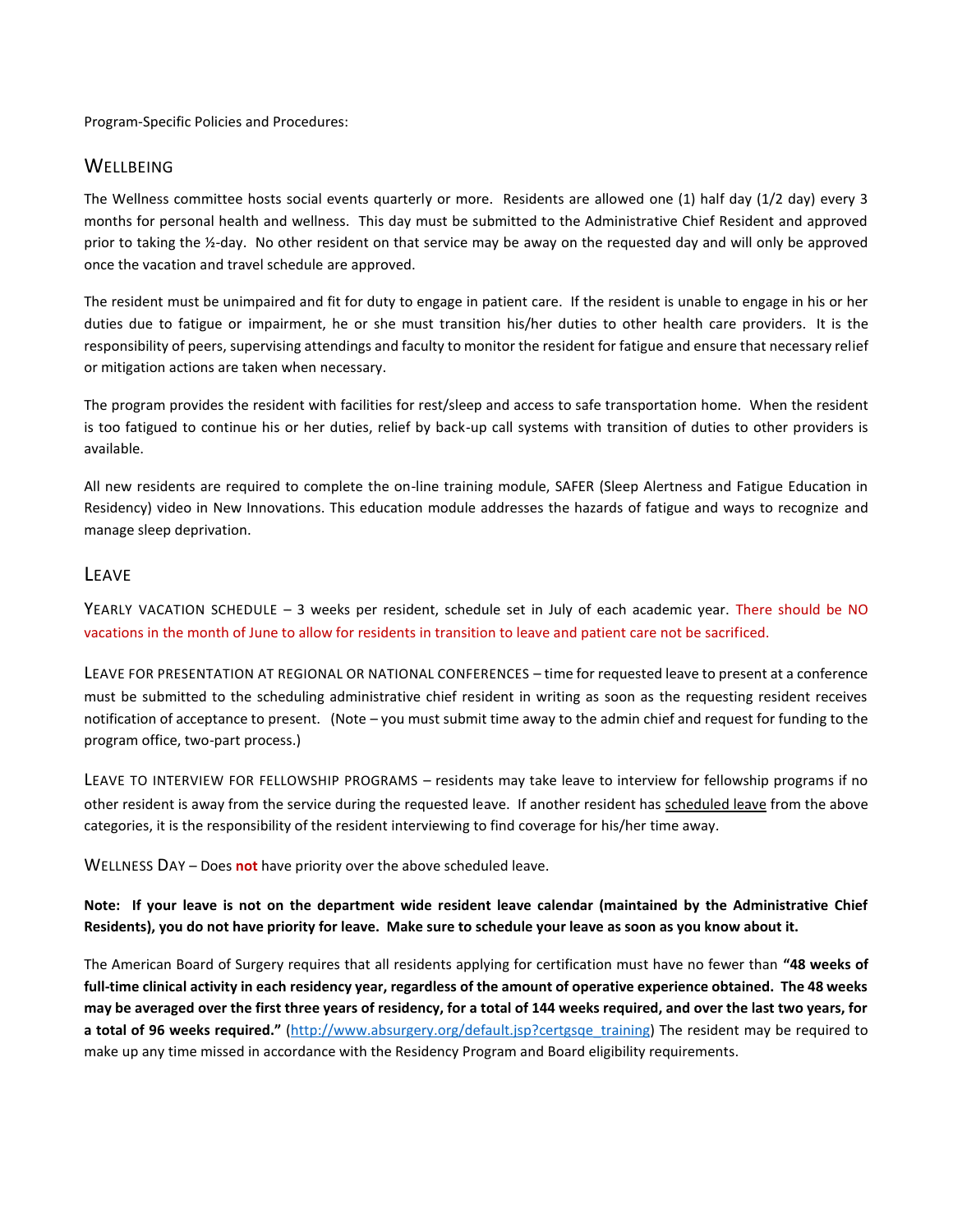## MATERNITY AND BEREAVEMENT

All UTHSC programs follow UTHSC/GME policies for Maternity and Bereavement.

FAMILY AND MEDICAL LEAVE: (FML) Residents who have been employed for at least 12 months and have worked at least 1,250 hours during the previous 12-month period are eligible for qualified family and medical leave under provisions of the federal Family Medical Leave Act (FMLA). FMLA provides eligible employees up to 12 weeks of protected unpaid leave for the birth or adoption of a child or a serious health condition affecting the employee or his or her spouse, child, or parent. Residents are required to use all available sick and annual leave days to be paid during FML leave. The UTHSC College of Medicine Graduate Medical Education Office recognizes the importance of the early development of a relationship between parent and child and supports the use of time off for Resident leave related to the recent birth or adoption of a child. Under Tennessee law, a regular full-time employee who has been employed by the university for at least 12 consecutive months is eligible for up to a maximum of four months leave (paid or unpaid) for pregnancy and adoption. After all available paid sick and annual leave has been taken, unpaid leave may be approved under FML and Tennessee law provisions. The state benefit and FML benefit run concurrently with paid leave or any leave without pay. Maternity, parental, or adoptive leave will be granted in conjunction with Family Medical Leave and Tennessee law. Except in case of emergency, all maternity, parental, or adoptive leave should be requested at least three months in advance of the expected date of birth or adoption in order to ensure adequate coverage in the program. The Program Director and Resident should verify whether the length of leave will require extending training in order to meet program or board eligibility criteria. UTHSC Human Resources office has administrative oversight for the FML program. The Program Coordinator or Director should notify HR when it appears a Resident may qualify for FML leave. HR will coordinate with GME and the Program Coordinator or Director to approve or disapprove a Resident's request for FML leave. Resident rights and responsibilities under FMLA can be found on the GME website: http://uthsc.edu/GME/pdf/fmlarights.pdf.

BEREAVEMENT LEAVE: Residents may take up to three (3) days of paid leave due to the death of an immediate family member. Immediate family shall include spouse, child or stepchild, parent or stepparent, grandparent, grandchild, parent-inlaw, foster parent, brother, sister, brother-in-law, sister-in-law, daughter-in-law, or son-in-law of the trainee. With approval of the Program Director, additional time for bereavement may be taken using annual leave or leave without pay.

## MOONLIGHTING PROCEDURE

Moonlighting **is NOT** permitted; violation of this policy may result in dismissal.

UT/GME Policy #320- Residents on J-1 or J-2 visas cannot participate in moonlighting activities. Residents on H-1B visas cannot moonlight under their University of Tennessee sponsorship. Each resident is responsible for maintaining the appropriate state medical license where moonlighting occurs (see GME Policy #245 – Licensure Exemption) and separate malpractice insurance. The Tennessee Claims Commission Act does not cover residents who are moonlighting.

## DISCRIMINATION, INTIMIDATION, FEAR OF RETALIATION, PROFESSIONALISM AND DUE PROCESS POLICY

Residents are advised that there are multiple channels for any confidential discussions they may have. These channels include the Program Director, Associate Program Director, Program Coordinator, DIO, Assistant Dean of GME, and the GMEC residentrepresentative. Concerns and issues can also be reported anonymously via the GME online comment form. Residents are invited to attend the GMEC resident-representative-led annual House Staff Association Forum.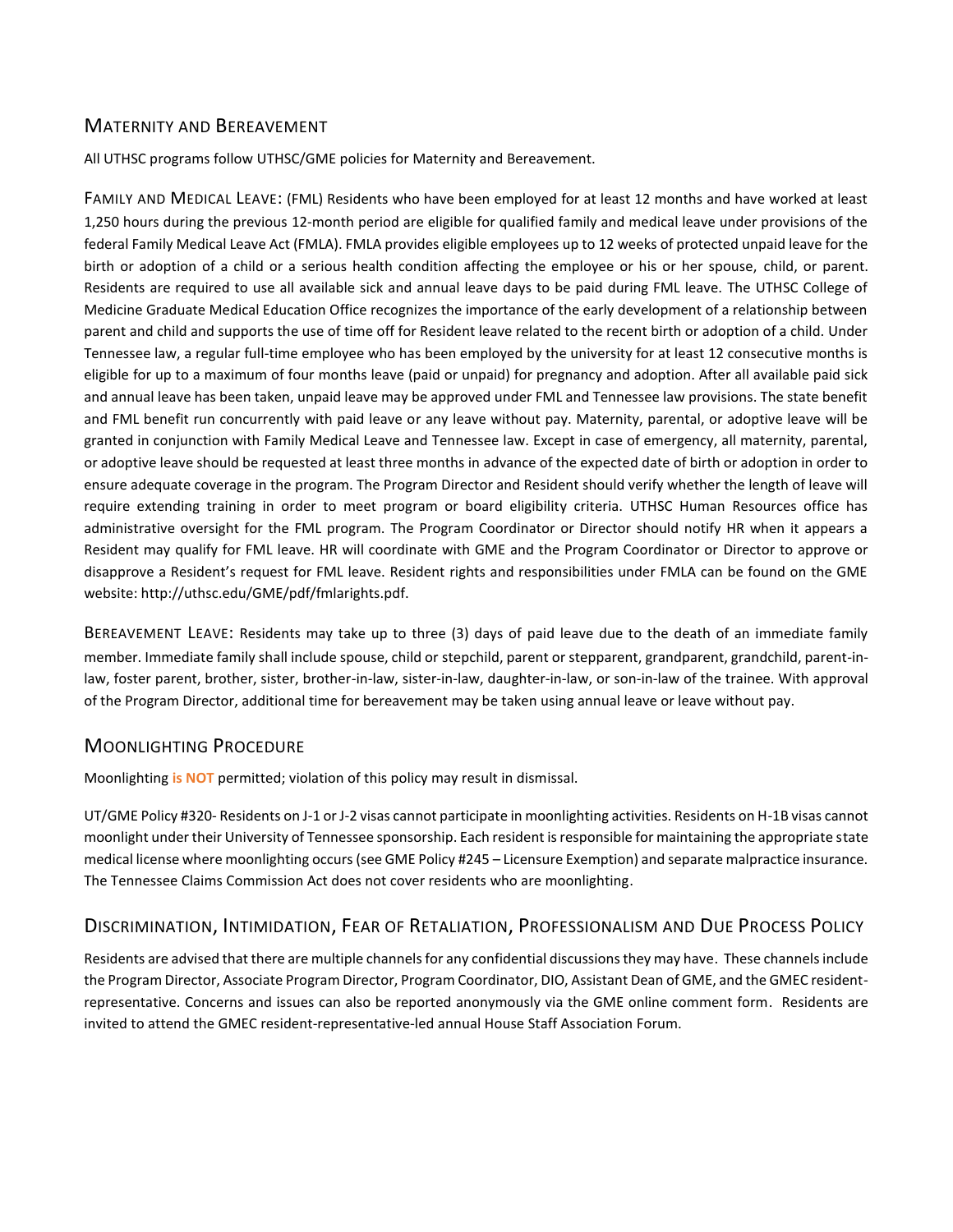## DISCRIMINATION, HARASSMENT, AND ABUSE POLICY

Residents are encouraged to report complaints of discrimination, harassment and abuse to the Program Director, Associate Program Director, program coordinator, DIO, Assistant Dean of GME, and the GMEC resident-representative. Residents may also contact the Office of Equity and Diversity (OED). Concerns and issues may be reported anonymously via the GME online comment form. Residents are invited to attend the GMEC resident-representative-led annual House Staff Association Forum. The UTHSC Discrimination Complaint Procedure is located at: [https://uthsc.edu/oed/documents/uthsc-complaint](https://uthsc.edu/oed/documents/uthsc-complaint-procedure.pdf)[procedure.pdf](https://uthsc.edu/oed/documents/uthsc-complaint-procedure.pdf) 

## RESIDENT ELIGIBILITY AND SELECTION POLICY

The UTHSC General Surgery Residency Program follows the UTHSC institutional policy on Resident Selection. For more information on the UT Resident Selection Policy, please visit the GME website: <http://www.uthsc.edu/GME/policies/ResidentSelection.pdf>

## RESIDENT SUPERVISION POLICY

Resident have daily team rounds and rapid reliable oversight for patient care via the surgery attending faculty. Residents are educated to the clinical scenarios which require immediate communication to a supervising physician. Faculty are expected to be available for immediate assistance 24/7. Any procedures or operations performed are to be performed with supervision of a surgery faculty. The UTHSC General Surgery Residency Program follows the UTHSC institutional policy on Resident Supervision.

For more information on the UT Resident Supervision Policy, please visit the GME website: [http://www.uthsc.edu/GME/policies/supervision\\_pla2011.pdf](http://www.uthsc.edu/GME/policies/supervision_pla2011.pdf)

## SUPERVISION OF HAND-OFFS

Residents discuss all patients who have been admitted or consultations with the surgery faculty. The process includes updating the formal shared rounding list kept on a secure share-drive. Sign-out includes anticipated problems or concerns, laboratory tests and imaging studies that require follow-up and plans for operations. The on-call attending faculty will discuss any concerns with the on-call resident and prepare a communication plan for the on-call night.

The UTHSC General Surgery Residency Program follows the UTHSC institution policy on Patient Handoffs and Transition of Care. For more information on the UT Handoffs and Transitions of Care Policy, please visit the GME website:

<http://www.uthsc.edu/GME/policies/handoffs2011.pdf>

## GAPS IN SUPERVISION

Junior residents should contact the senior resident on the service. If not a available the supervising or on call attending surgeon should be called. If for any reason, a resident is unable to contact his or her supervising physician, they are to notify the Division Chief of the service or the Site Director. If these individuals are not reachable then the Program Director, then Chair of the Department should be notified immediately. The program director or Chair will then activate the faculty-specific chain of command to ameliorate the gap in supervision

## PROCESS BY WHICH FACULTY RECEIVE RESIDENT FEEDBACK

The residents evaluate faculty annually via New Innovations. The evaluations are completely anonymous.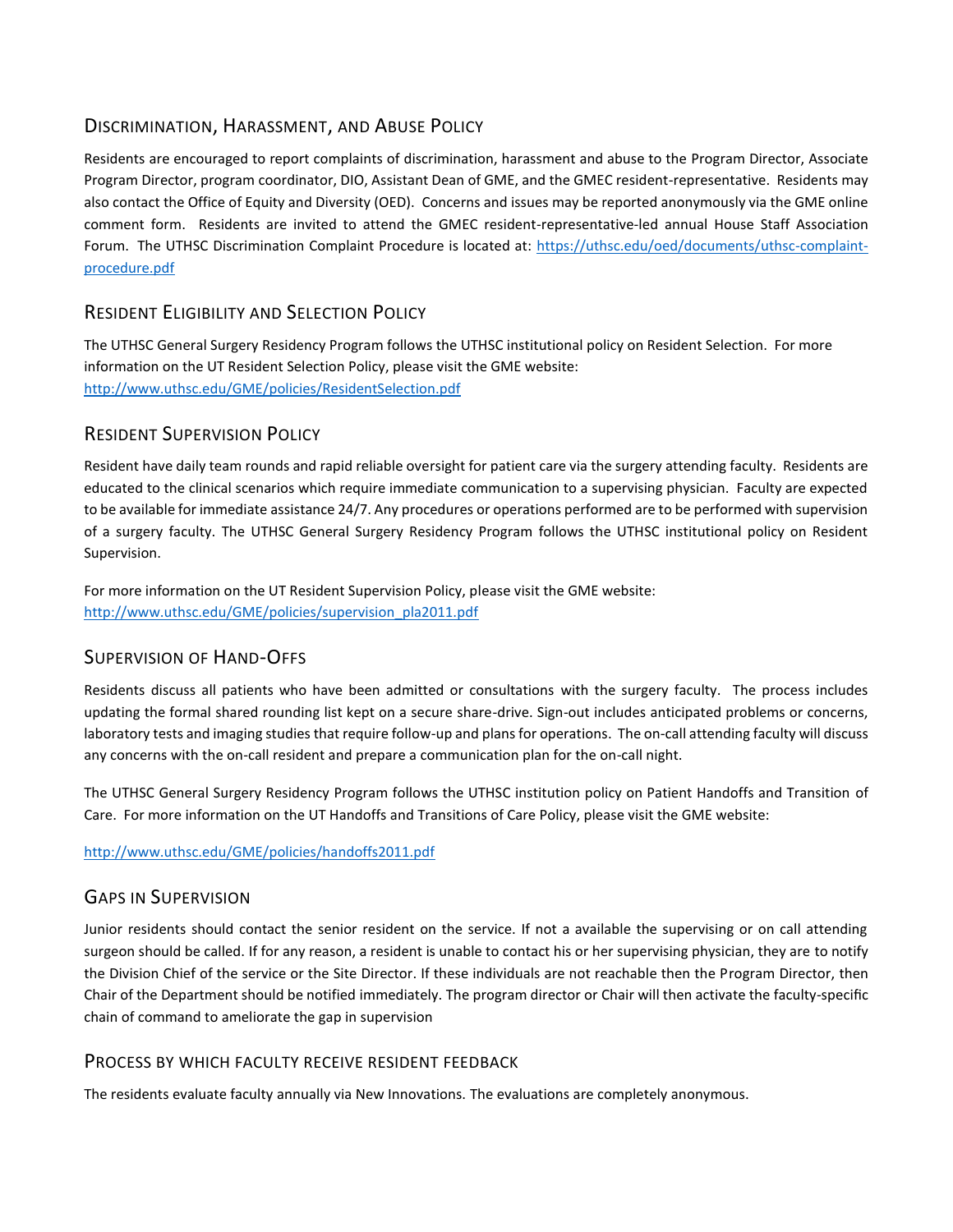## METHOD BY WHICH FACULTY PERFORMANCE IS EVALUATED BY DEPARTMENT CHAIR

Each division chief is responsible for evaluating their faculty members. After the division chief completes the evaluations of faculty, a meeting is scheduled with the division chief and chair. The chair evaluates the division chief, and they review the faculty division evaluations.

## METHOD FOR REPORTING IMPROPER BEHAVIOR IN A CONFIDENTIAL MANNER

Residents are encouraged to report experiencing or witnessing of improper behavior or abuse. These complaints can be taken to trusted senior residents, faculty, Associate Program Directors, Program Director, Department Chair, Program Coordinator, DIO, Assistant Dean of GME, and the GMEC resident-representative. Concerns and issues may be reported anonymously via the GME online comment form. Residents are invited to attend the GMEC resident-representative-led annual House Staff Association Forum.

## ASSESSMENT INSTRUMENTS AND METHODS

### RESIDENT EVALUATION OF PROGRAM AND FACULTY

Residents are given the opportunity to evaluate their program and teaching faculty at least once a year via New Innovations. This evaluation is confidential and in writing.

#### 360 EVALUATIONS

Residents are evaluated after each rotation via New Innovations by hospital staff. The evaluations are total anonymity.

#### PEER TO PEER EVALUATIONS

Residents are evaluated after each rotation via New Innovations. The senior level residents evaluate the junior level residents.

### PROGRAM DIRECTOR'S EVALUATION OF FACULTY

Each program director must evaluate the teaching faculty on an annual basis. The program director must provide feedback to the faculty based on evaluation data and approve continued participation of faculty in the educational program. Feedback should include information garnered from resident evaluation of rotations.

### FACULTY EVALUATION OF PROGRAM AND RESIDENTS

Faculty evaluate the program confidentially in writing annually. The results will be included in the annual program evaluation.

### ANNUAL PROGRAM EVALUATION

Each ACGME-accredited residency program must establish a Program Evaluation Committee (PEC) to participate in the development of the program's curriculum and related learning activities, and to annually evaluate the program to assess the effectiveness of that curriculum, and to identify actions needed to foster continued program improvement and correction of areas of non-compliance with ACGME standards.

#### PROCEDURE:

1) The Program Director must appoint the Program Evaluation Committee (PEC) to conduct and document the Annual Program Evaluation as part of the program's continuous improvement process.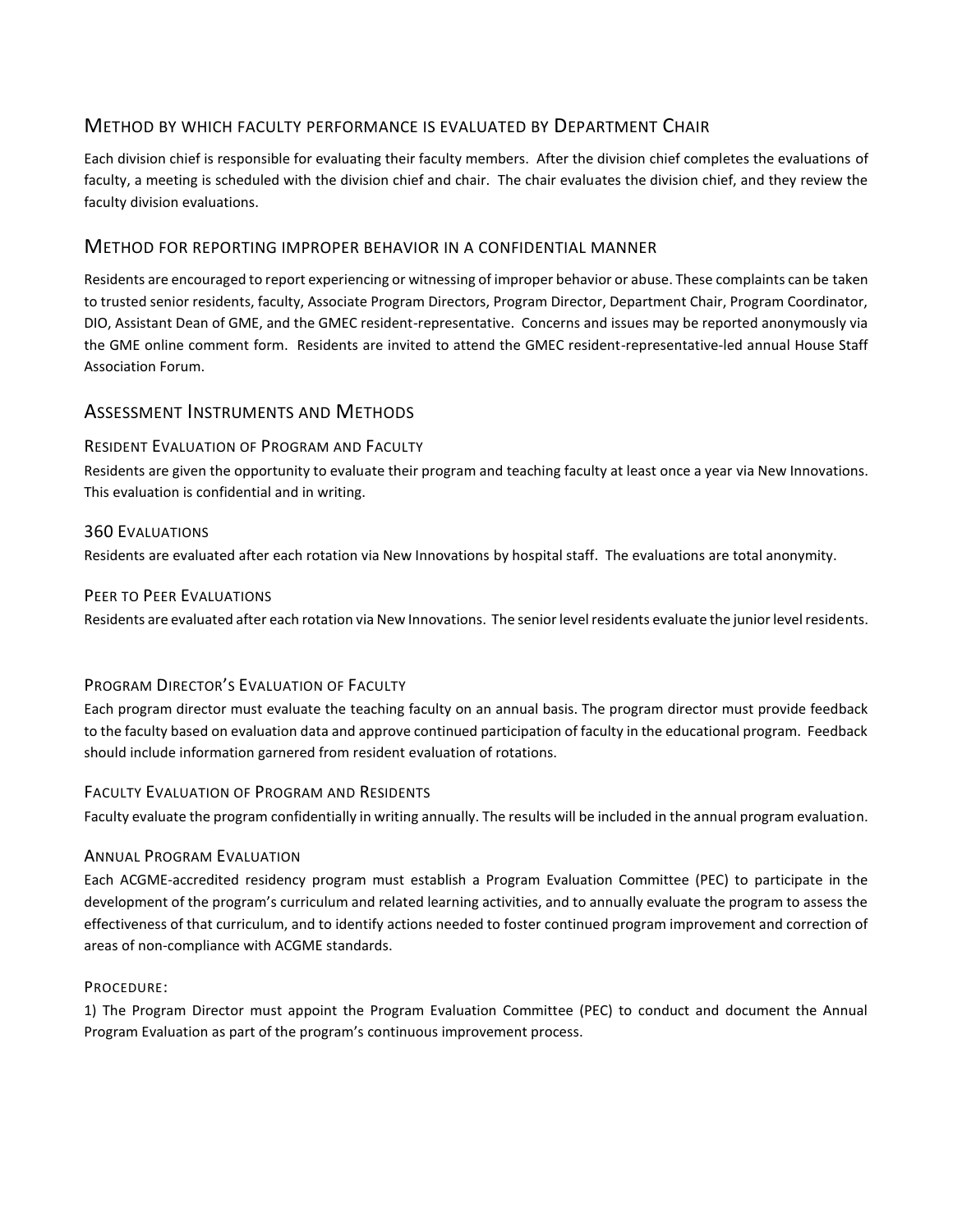2) The PEC will be composed of at least 2 members of the residency program's faculty, and one of who is a core faculty member, and include at least one resident (unless there are no residents enrolled in the program). The PEC will function in accordance with the written description of its responsibilities, as specified in item 3, below.

3) The PEC's responsibilities include:

Acting as an advisor to the program director, through program oversight. Review of the program's self-determined goals and progress toward meeting them. Guiding ongoing program improvement, including development of new goals, based upon outcomes. Review of the current operating environment to identify strengths, challenges, opportunities, and threats as related to the program's mission and aims.

The PEC should consider the following elements in its assessment of the program:

#### Curriculum

Outcomes from prior Annual Program Evaluations

- ACGME letters of notification, including citations, areas for improvement, and comments
- Quality and safety of patient care

Aggregate resident and faculty: well-being; recruitment and retention; workforce diversity; engagement in quality improvement and patient safety; scholarly activity; ACGME Resident and Faculty Surveys; and written evaluations of the program.

Aggregate resident: achievement of the Milestones; in-training examinations (where applicable); Board pass and certification rates; and graduate performance.

Aggregate faculty: evaluation and professional development

A copy of the annual program evaluation must be sent to the DIO. If deficiencies are identified, the written plan for improvement should be distributed and discussed with teaching faculty and residents.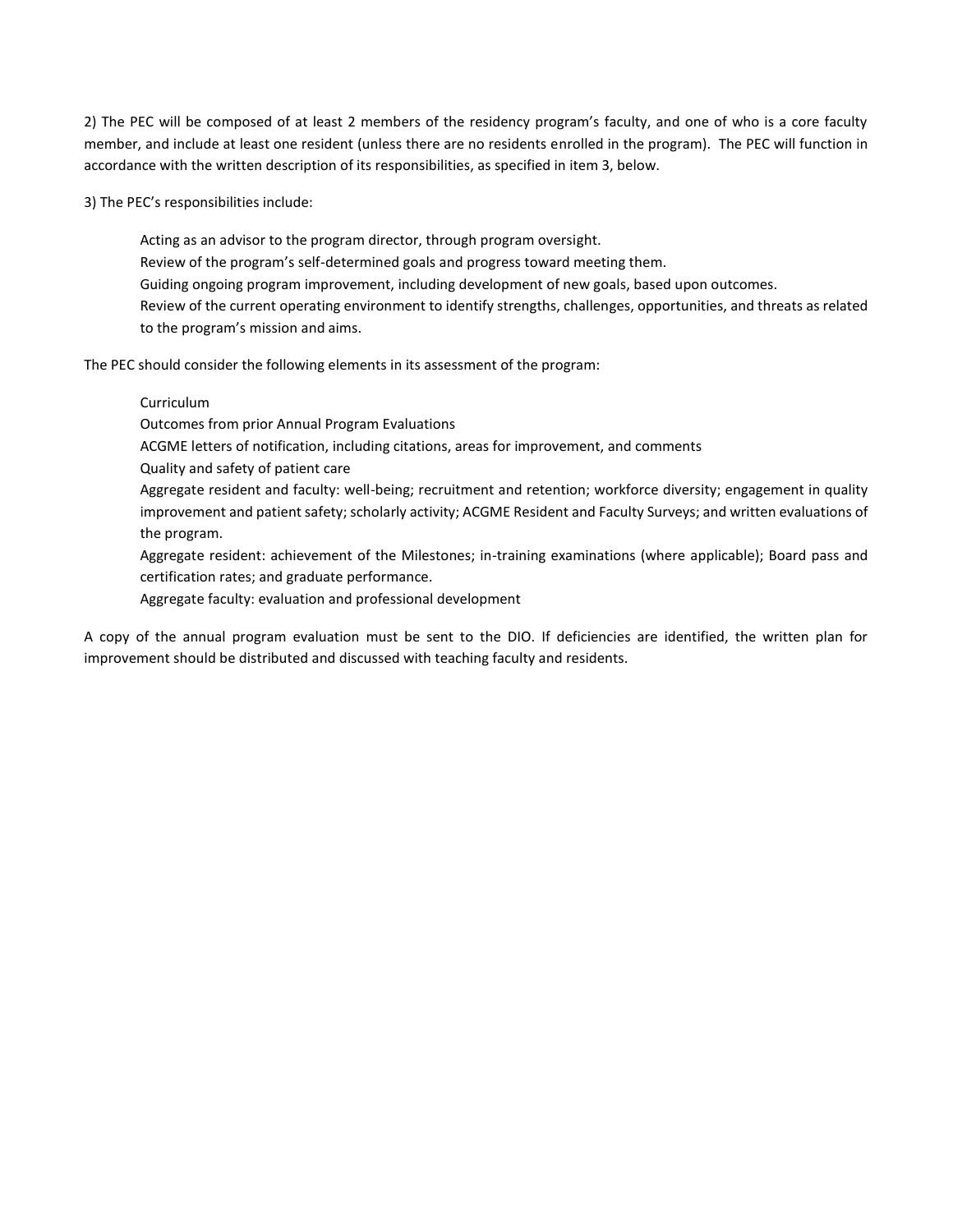#### **Clinical Competency Committee (CCC)**

Responsibilities: Appointed by the Program Director to review all resident evaluations; determine each resident's program on achievement; of Surgery Milestones; meet prior to resident's semi-annual evaluation meetings; and advise Program Director regarding resident's progress.

**NOTE:** Files reviewed by the CCC are protected from discovery, subpoena, or admission in a judicial or administrative proceeding.

| Jeremiah Deneve, DO ~ Chair | Frances Elizabeth Pritchard, MD |
|-----------------------------|---------------------------------|
| Dina Filiberto, MD          | Ying Weatherall, MD             |
| Peter Fischer, MD           | David Webb, MD                  |
| Ryan Helmick, MD            | Regan Williams, MD              |
| Alexander Mathew, MD        |                                 |

#### **Program Evaluation Committee (PEC)**

Responsibilities: Appointed by the Program Director conduct and document the Annual Program Evaluation as part of the program's continuous improvement process. The PEC also acts as an advisor to the program director, through program oversight; revies the program's self-determined goals and progress toward meeting them; guides ongoing program improvement, including the development of new goals, based upon outcomes; and reviews the current operating environment to identify strengths, challenges, opportunities, and threats as related to the program's mission and aims.

| Alexander Feliz, MD ~ Program Director | David Webb, MD                    |
|----------------------------------------|-----------------------------------|
| Jeremiah Deneve, DO                    | Regan Williams, MD                |
| Diana Filiberto, MD                    | Cherie Colbert, MD ~ Resident Rep |
| Peter Fischer, MD                      | Justin Drake, MD ~ Resident Rep   |
| Ryan Helmick, MD                       | Shravan Chintalapani, MD          |
| Alexander Mathew, MD                   | Emma Kelly                        |
| F. Elizabeth Pritchard, MD             | <b>Megan Gross</b>                |
| David Shibata, MD                      | PGY 1 Resident                    |
| Ying Weatherall, MD                    |                                   |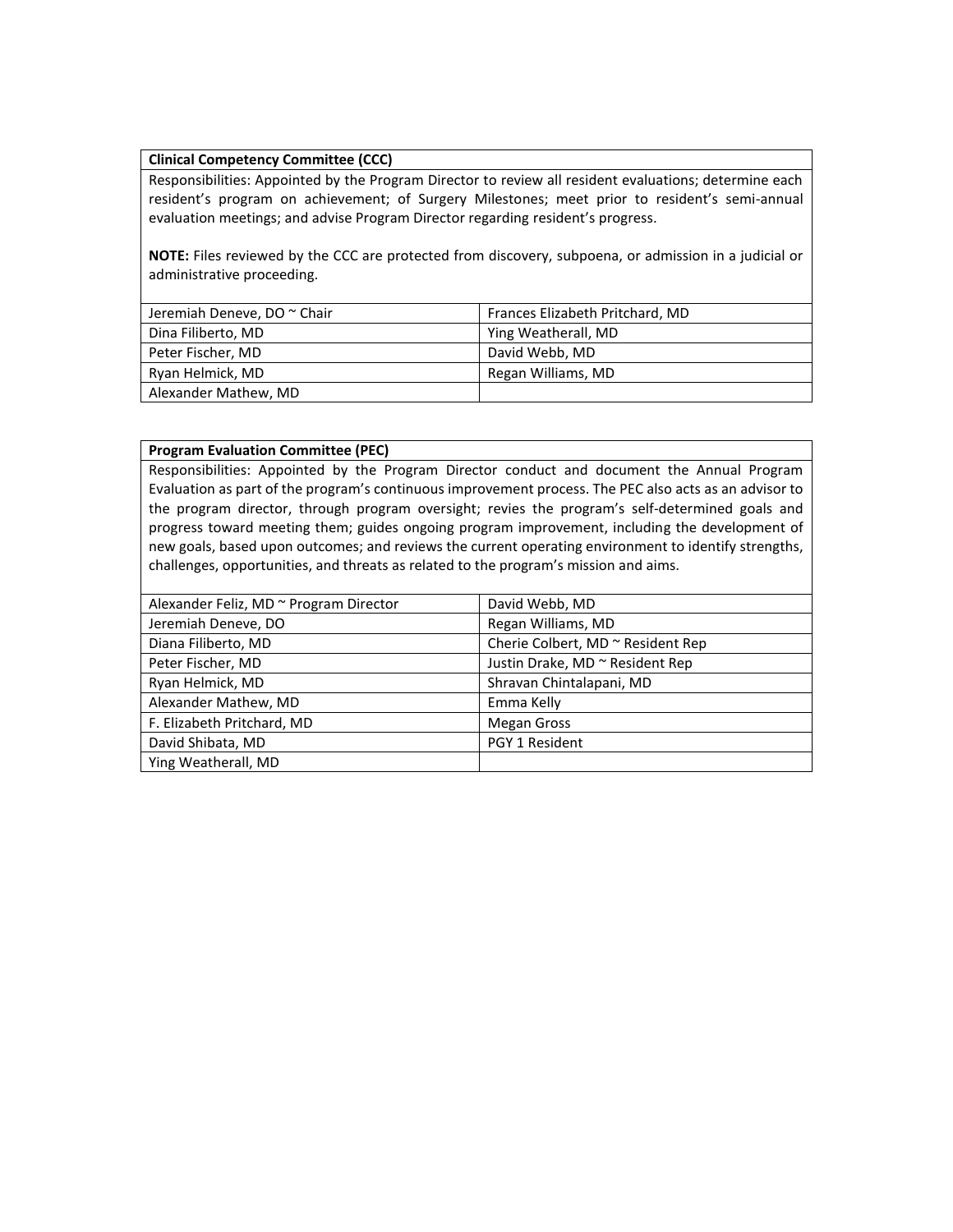# SECTION 6. RESIDENT BENEFITS

## SALARY

Residents in all UTHSC Programs are student employees of the University of Tennessee. As a student employee of the University of Tennessee, you will be paid by the University on a monthly basis – the last working day of the month. Direct deposit is mandatory for all employees.

## 2021-2022 RESIDENT AND RESIDENT COMPENSATION RATES FOR ACGME-ACCREDITED PROGRAMS

| <b>PGY</b><br><b>LEVEL</b> | <b>BASE ANNUAL</b> | with Disability Life<br><b>Benefits</b> | <b>Monthly</b> |
|----------------------------|--------------------|-----------------------------------------|----------------|
| PGY <sub>1</sub>           | \$54,996.00        | \$55,656.00                             | \$4,638.00     |
| PGY <sub>2</sub>           | \$ 57,000.00       | \$ 57,660.00                            | \$4,805.00     |
| PGY <sub>3</sub>           | \$59,004.00        | \$59,664.00                             | \$4,972.00     |
| PGY <sub>4</sub>           | \$61,320.00        | \$61,980.00                             | \$5,165.00     |
| PGY <sub>5</sub>           | \$63,780.00        | \$64,440.00                             | \$5,370.00     |
| PGY <sub>6</sub>           | \$66,000.00        | \$66,660.00                             | \$5,555.00     |
| PGY <sub>7</sub>           | \$68,400.00        | \$69,060.00                             | \$5,755.00     |

For information on the UT Salary and Insurance please visit the GME website:

<https://www.uthsc.edu/graduate-medical-education/policies-and-procedures>

## HEALTH INSURANCE

For information on UTHSC resident insurance benefits, please visit the GME website: [https://uthsc.edu/graduate-medical](https://uthsc.edu/graduate-medical-education/policies-and-procedures/documents/insurance-benefits.pdf)[education/policies-and-procedures/documents/insurance-benefits.pdf](https://uthsc.edu/graduate-medical-education/policies-and-procedures/documents/insurance-benefits.pdf)

## LIABILITY INSURANCE

As a State of Tennessee student/employee, your professional liability coverage is provided by the Tennessee Claims Commission Act. For more information on the UT Malpractice Policy, please visit the GME website: <http://www.uthsc.edu/GME/policies/claimscommission.pdf>

## **STIPENDS**

Residents will receive a \$200 book stipend; however, electronics cannot be purchased with book stipends.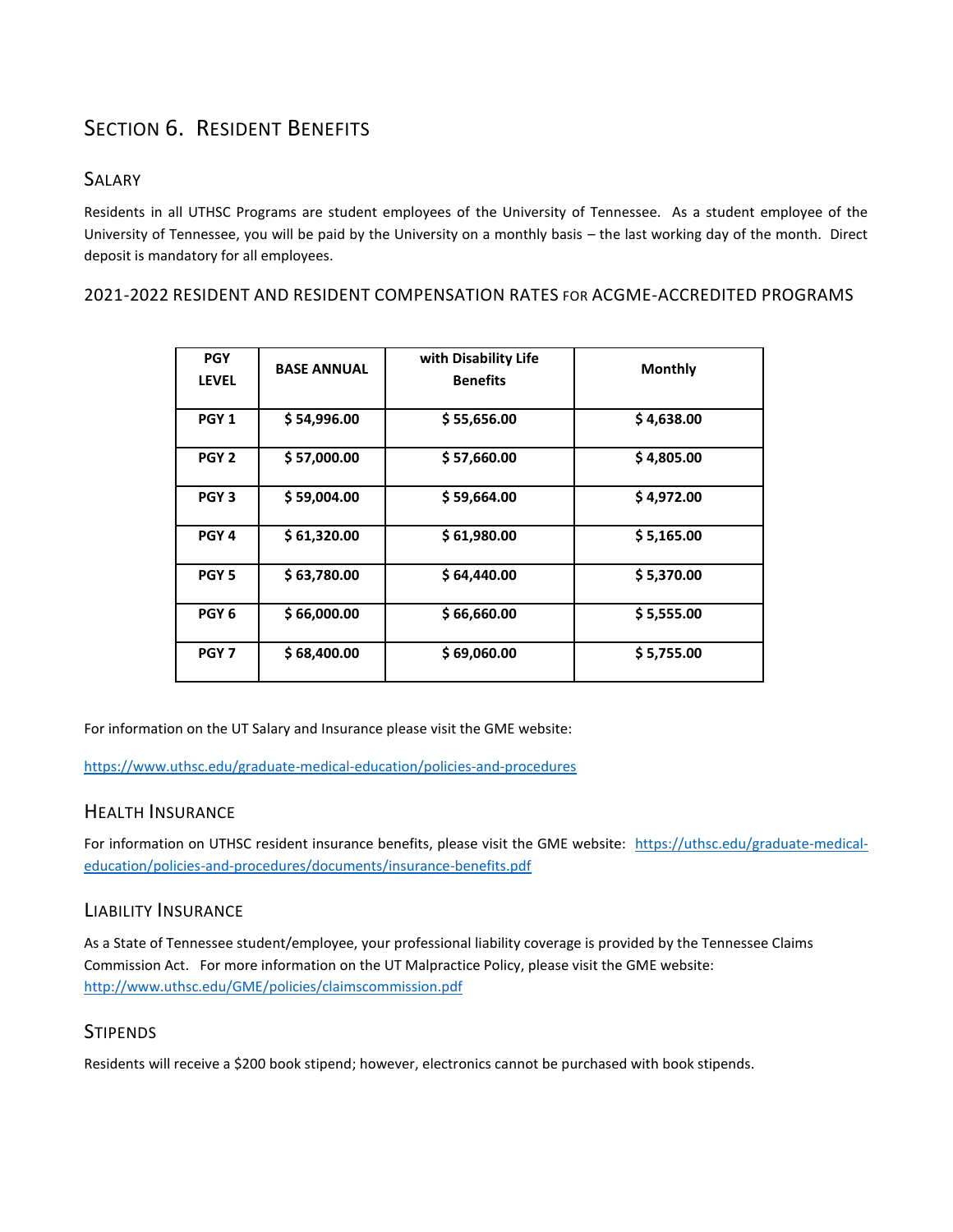## **TRAVEL**

The UTHSC General Surgery Residency Program follows the UTHSC institutional policy on Resident Travel. For more information on the UT Resident Travel Policy, please visit the University of Tennessee policy website: <https://finance.tennessee.edu/travel/>

## TRAVEL REIMBURSEMENT FORM:

<https://www.uthsc.edu/graduate-medical-education/administration/documents/resident-travel-request-form.pdf>

### IMPORTANT GUIDELINES:

Travel requests should be discussed with and approved by the Program Director before making any arrangements.

UT Travel Policy must be followed at all times – with no exceptions.

You must add a delegate in Concur[: https://www.uthsc.edu/surgery/education-training/residency.php](https://www.uthsc.edu/surgery/education-training/residency.php) (Policies (mid-section of page to left)| Forms | Add a Delegate in Concur)

A travel request form must be completed well in advance of traveling in order to have a travel authorization (trip number) assigned by the GME office.

The UT Resident Travel form must be completed for reimbursement.

Conference travel will require prior approval from UT and the Program Director. Please see the GME travel policy for further information.

Residents are eligible to attend meetings for presentation (oral or poster) of their research. The Department of Surgery will fund (at University rates) the meeting registration, travel, and hotel fees up to \$2,000. This educational leave does not count as vacation.

Residents must complete and email a Travel Request (TR) form at least one month in advance to the program director or residency coordinator for approval. The TR form is located at [http://www.uthsc.edu/surgery/residency/documents/travel](http://www.uthsc.edu/surgery/residency/documents/travel-request.pdf)[request.pdf.](http://www.uthsc.edu/surgery/residency/documents/travel-request.pdf) After the program director approves the TR, Cynthia Tooley, residency coordinator, will notify the resident to contact Flavenia Leaper, [fleaper@uthsc.edu,](mailto:fleaper@uthsc.edu) to make travel arrangements. In addition, the resident must also request time away from the administrative chief resident so that travel request can be added to the master resident leave schedule.

If the Department pays for residents' travel to conferences throughout the year, it is mandatory for residents to present at the Harwell Wilson Surgical Society (HWSS) Annual Research Symposium in June.

#### Travel reimbursement is based on GME policy [\(https://www.uthsc.edu/graduate-medical-](https://www.uthsc.edu/graduate-medical-education/administration/documents/travel-reimbursement.pdf)

[education/administration/documents/travel-reimbursement.pdf\)](https://www.uthsc.edu/graduate-medical-education/administration/documents/travel-reimbursement.pdf). Travel is a privilege and not a right; all residents under Graduate Medical Education are required to know and follow all UT travel policies. GME will NOT ask for exceptions to the travel policy. All travelers must sign an attestation stating that everyone understands the travel policy and agrees to follow it. GME will not process any new travel for any resident or program until the forms are returned from the residents and program administration.

#### **Failure to follow GME policy and use appropriate GME forms may result in non-reimbursement**.

Receipts submitted for reimbursement of all other expenses MUST show total and payment information. All travel reimbursement will be direct deposited into the resident's account.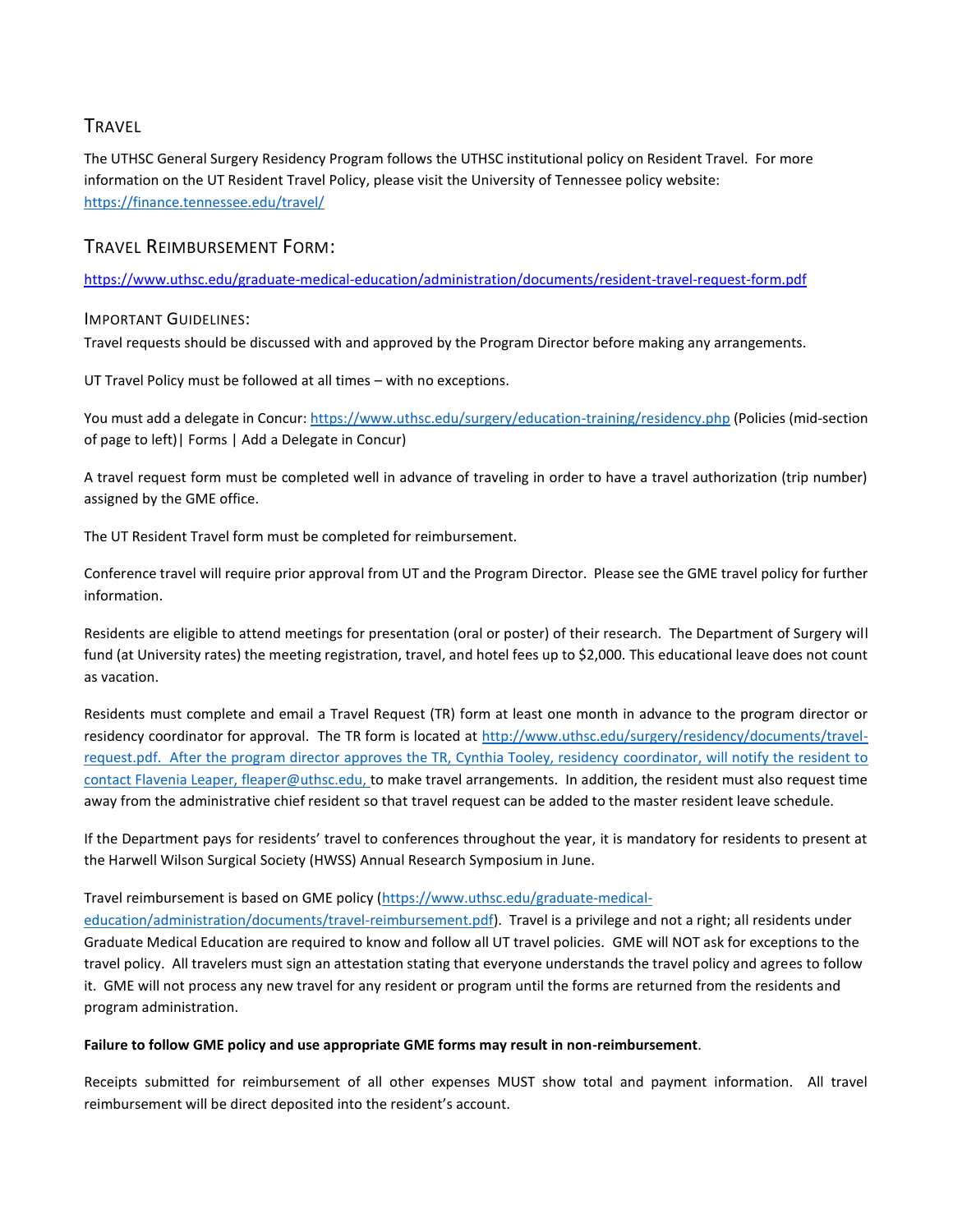#### **ALL airline receipts must show the class of service (Coach) or designated letter in order to receive reimbursement.**

#### **International Travel (Educational purposes only)**

International Travel Registration[: https://uthsc.edu/international/travel/itrp.php](https://uthsc.edu/international/travel/itrp.php)

Complete the online **[Travel Information Registration](https://uthsc.co1.qualtrics.com/SE/?SID=SV_afzBKioGeOeXnj7)** to provide information about your travel plans and contact information in the destination country(ies) for UTHSC administration use if emergencies arise either in the U.S. or in the country(ies) visited. This step will confirm that you can access referral services from International SOS.

As the last step in this process, purchase **[ISIC/ITIC travel insurance card](http://www.myisic.com/the-cards/)**:

Residents/Fellows must purchase the International Student Identity Card (ISIC).

Faculty/Staff must purchase the International Teacher Identity Card (ITIC).

This card provides basic travel insurance and is valid for one year from date of issue. Myisic.com describes the travel, medical evacuation, and repatriation insurance (Basic plan) covered through the card.

Purchase your card online or call 1-800-781-4040.

All travelers to U.S. territories are also required to register. These territories include Puerto Rico, Guan, U.S. Virgin Islands. American Samoa, and Northern Mariana Islands. Travel to neighboring countries such as Canada is also considered "international travel" and requires compliance with this registration program.

**NOTE:** Individuals traveling for solely personal reasons (vacation, medical mission trips, etc.) are not eligible for coverage through this program.

**UTHSC officially discourages** international travel, by faculty/staff/students when on official university business, to destinations that are subject to a U.S. Department of State Travel Warning and/or Centers for Disease Control and Prevention (CDC) Level 3 Warning.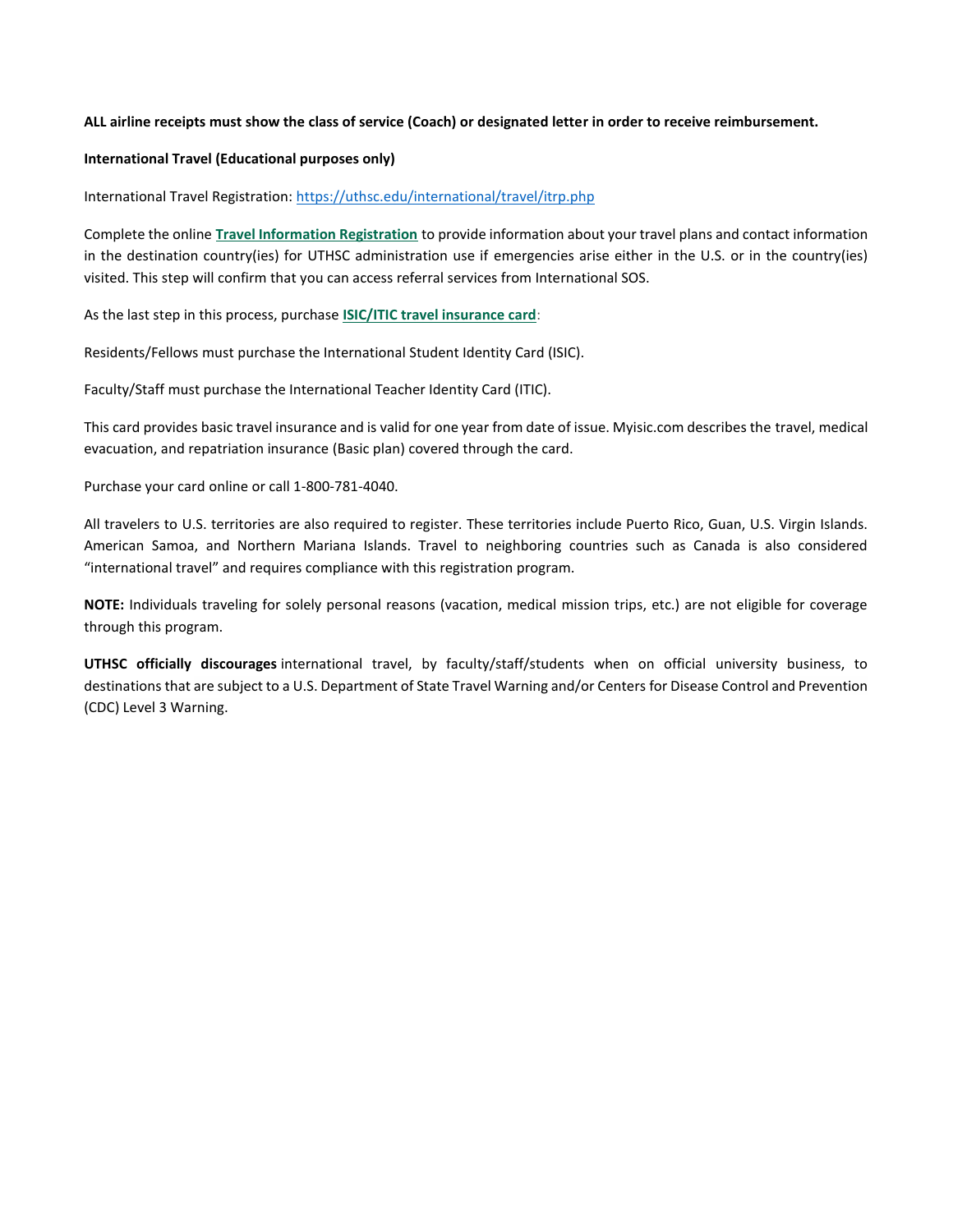# SECTION 7. CURRICULUM

## ACGME COMPETENCIES

The core curriculum of the UTHSC programs is based on the 6 ACGME Core Competencies:

**Patient Care**: Residents must be able to provide patient care that is compassionate, appropriate, and effective for the treatment of health problems and the promotion of health.

**Medical Knowledge**: Residents must demonstrate knowledge of established and evolving biomedical, clinical, epidemiological, and social-behavioral sciences, as well as the application of this knowledge to patient care.

**Practice-Based Learning and Improvement**: Residents must demonstrate the ability to investigate and evaluate their care of patients, to appraise and assimilate scientific evidence, and to continuously improve patient care based on constant selfevaluation and life-long learning.

**Interpersonal and Communication Skills**: Residents must demonstrate interpersonal and communication skills that result in the effective exchange of information and collaboration with patients, their families, and health professionals.

**Professionalism**: Residents must demonstrate a commitment to carrying out professional responsibilities and an adherence to ethical principles.

**Systems-Based Practice**: Residents must demonstrate an awareness of and responsiveness to the larger context and system of health care, as well as the ability to call effectively on other resources in the system to provide optimal health care.

### **MILESTONES**

The Milestones are designed only for use in evaluation of Resident physicians in the context of their participation in ACGME accredited Residency programs. The Milestones provide a framework for the assessment of the development of the Resident physician in key dimensions of the elements of physician competency in a specialty or subspecialty. They neither represent the entirety of the dimensions of the six domains of physician competency, nor are they designed to be relevant in any other context. ACGME Milestones are located at[: https://apps.acgme.org/ads/Program/Milestone/Milestone](https://apps.acgme.org/ads/Program/Milestone/Milestone)

## ROTATION GOALS AND OBJECTIVES

The goals and objectives are emailed to residents the day before a new rotation begins, and they should be reviewed before the rotation. They are also located on the Surgery website:<https://www.uthsc.edu/surgery/residency/rotations.php> (Left side of page "Rotation Goals and Objectives.")

### SUPERVISION AND GRADUATED LEVEL OF RESPONSIBILITY

There are three levels of supervision to ensure oversight of resident supervision and graded authority and responsibility:

Levels of Supervision – To promote appropriate supervision while providing for graded authority and responsibility, the program must use the following classification of supervision:

**Direct Supervision:** The supervising physician is physically present with the Resident during the key portions of the patient interaction or, the supervising physician and/or patient is not physically present with the Resident and the supervising physician is concurrently monitoring the patient care through appropriate telecommunication technology.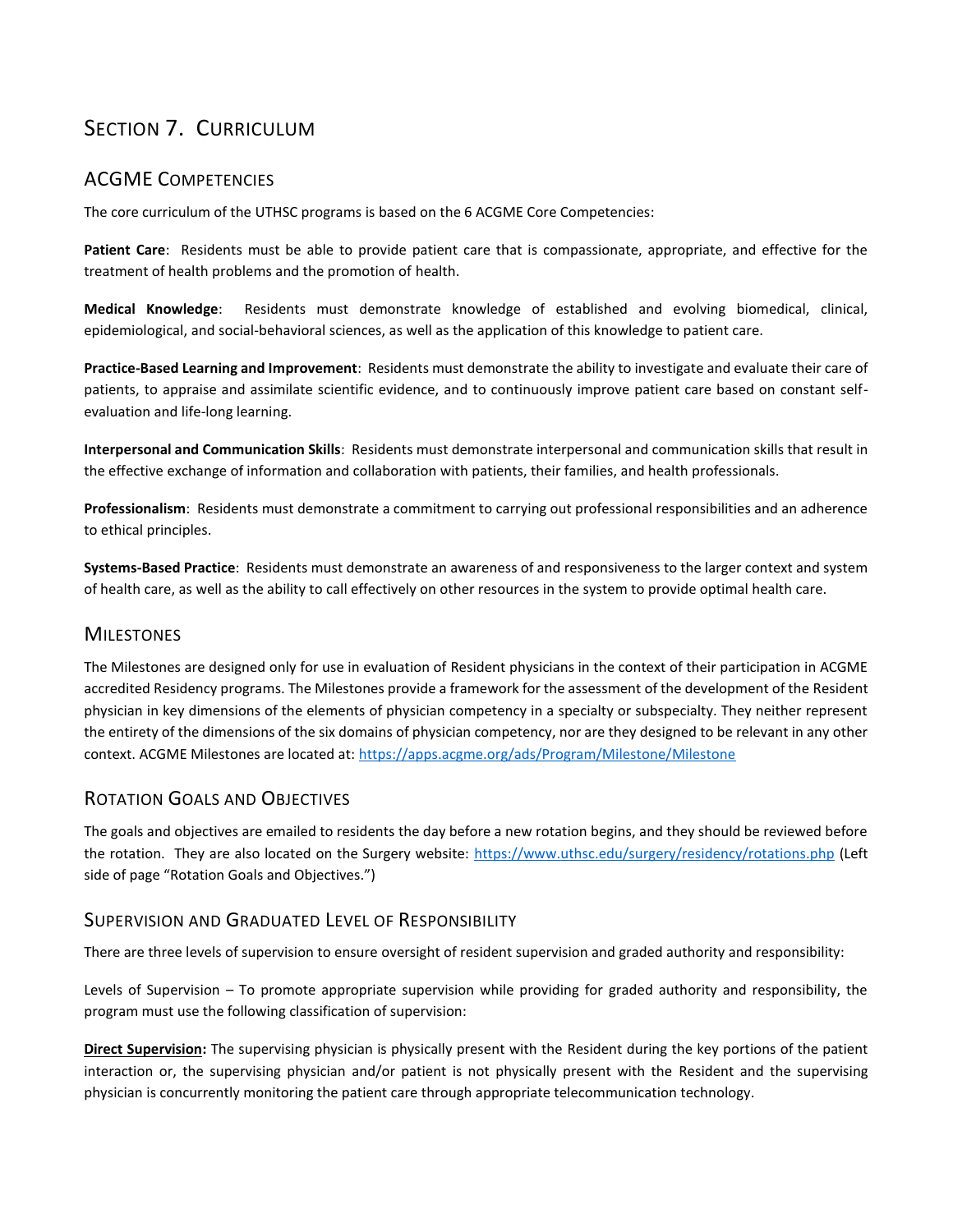**Indirect Supervision:** The supervising physician is not providing physical or concurrent visual or audio supervision but is immediately available to the Resident for guidance and is available to provide appropriate direct supervision.

**Oversight:** The supervising physician is available to provide review of procedures/encounters with feedback provided after care is delivered.

Resident Supervision by Program information (supervision chart below) can be found at: [https://www.uthsc.edu/graduate](https://www.uthsc.edu/graduate-medical-education/current-residents/supervision-by-program.php)[medical-education/current-residents/supervision-by-program.php](https://www.uthsc.edu/graduate-medical-education/current-residents/supervision-by-program.php)

|                                                                                     |  | PGY1 | PGY <sub>2</sub> | PGY3 | PGY4 | PGY5 | PGY6 | <b>PGY7</b> |
|-------------------------------------------------------------------------------------|--|------|------------------|------|------|------|------|-------------|
| <b>Procedures</b>                                                                   |  |      |                  |      |      |      |      |             |
|                                                                                     |  |      |                  |      |      |      |      |             |
|                                                                                     |  |      |                  |      |      |      |      |             |
|                                                                                     |  |      |                  |      |      |      |      |             |
|                                                                                     |  |      |                  |      |      |      |      |             |
|                                                                                     |  |      |                  |      |      |      |      |             |
|                                                                                     |  |      |                  |      |      |      |      |             |
|                                                                                     |  |      |                  |      |      |      |      |             |
|                                                                                     |  |      |                  |      |      |      |      |             |
|                                                                                     |  |      |                  |      |      |      |      |             |
| All other procedures are performed under direct supervision of a faculty<br>member. |  |      |                  |      |      |      |      |             |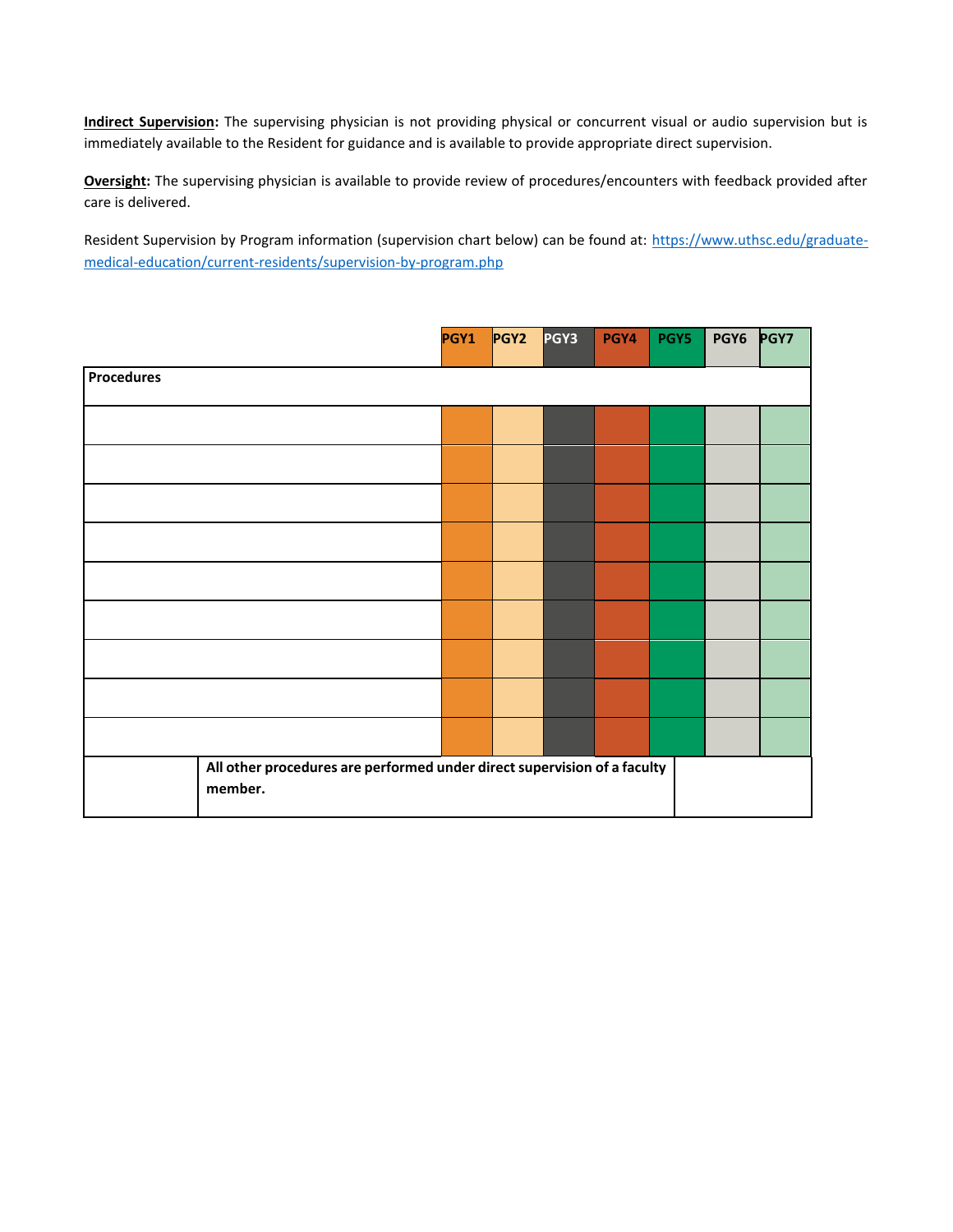# SECTION 8. RESOURCE LINKS

| <b>Site</b>                                | Link                                                                                                                   |
|--------------------------------------------|------------------------------------------------------------------------------------------------------------------------|
| New Innovations                            | https://www.new-innov.com/Login/                                                                                       |
| UTHSC GME                                  | http://www.uthsc.edu/GME/                                                                                              |
| <b>UTHSC GME Policies</b>                  | http://www.uthsc.edu/GME/policies.php                                                                                  |
| UTHSC Library                              | http://library.uthsc.edu/                                                                                              |
| <b>GME Wellness Resources</b>              | https://uthsc.edu/graduate-medical-education/wellness/index.php                                                        |
| <b>ACGME Residents Resources</b>           | https://www.acgme.org/residents-and-Residents/Welcome                                                                  |
| <b>GME Confidential Comment Form</b>       | https://uthsc.co1.qualtrics.com/jfe/form/SV_3NK42JioqthlfQF                                                            |
| <b>ACGME Program Specific Requirements</b> | https://www.acgme.org/Portals/0/PFAssets/ProgramRequirements/440 Ge<br>neralSurgery 2020.pdf?ver=2020-06-22-085958-260 |

# SECTION 9. APPENDIX

GME Information and Dates

Moonlight Approval Form

Handbook Agreement

## GME INFORMATION AND DATES

Graduate Medical Education 920 Madison Avenue, Suite 447 Memphis, TN 38163

Natascha Thompson, MD Associate Dean ACGME Designated Institutional Official Phone: 901.448.5364 Fax: 901.448.6182

## RESIDENT ORIENTATION SCHEDULE

New Resident Orientation for 2021 will be held on the following dates:

June 21st 10:00-12:00 ~ SAC **Methodist University Hospital**

June 21st 1:00-5:00 ~ VAMC **VA Hospital**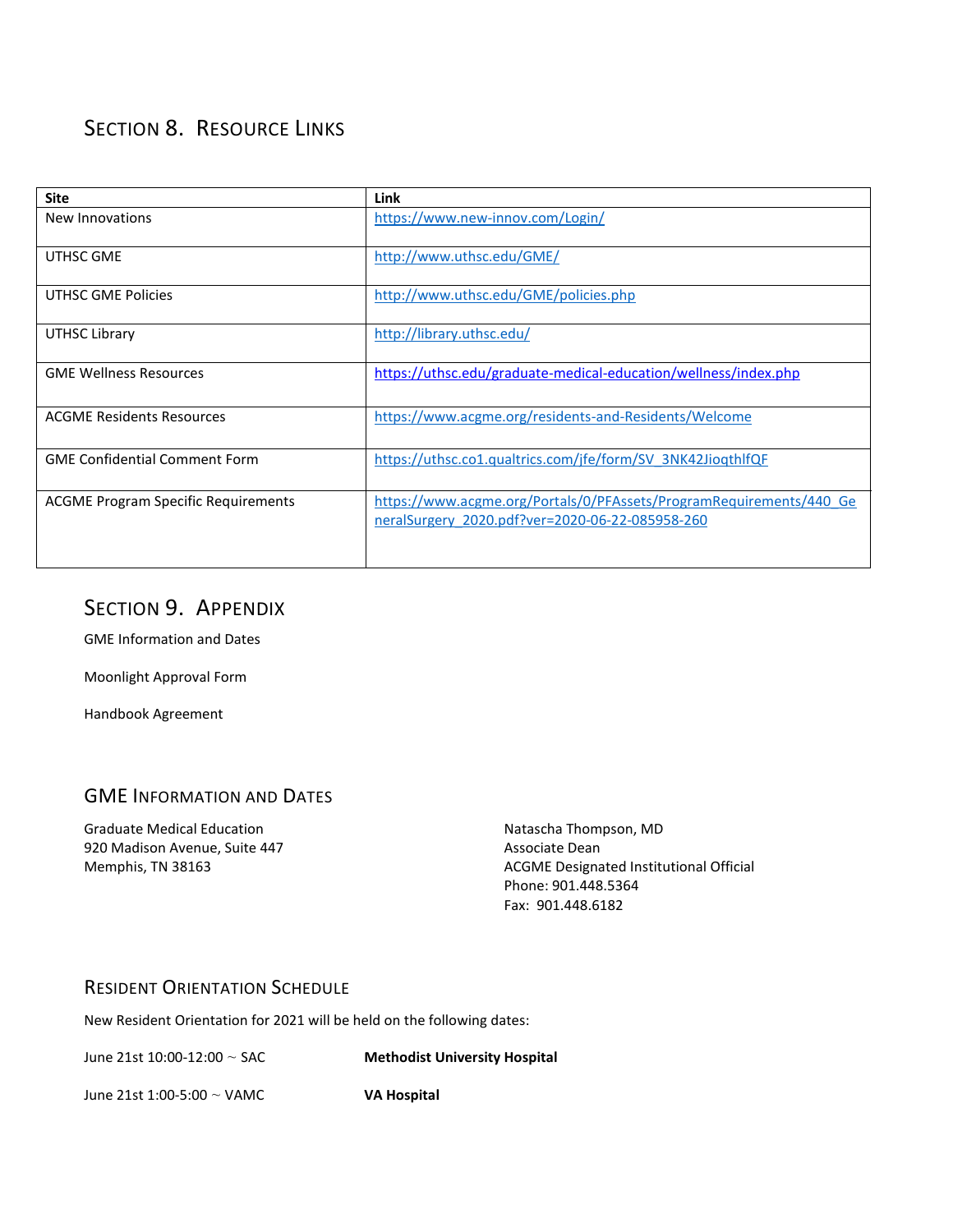| June 22nd 8:00-5:00 $\sim$ SAC            | UT GME PGY 1 Orientation Day 1   |
|-------------------------------------------|----------------------------------|
| June 23rd 8:00-1:00 $\sim$ SAC            | UT GME PGY 1 Orientation Day 2   |
| June 24th 1:00-5:00 $\sim$ Baptist Campus | <b>Baptist Memorial Hospital</b> |
| July 1st 7:30-5:00 $\sim$ SAC             | UT GME PGY 2-7 Orientation       |

#### **Other Important Dates:**

July 30-Deadline for incoming residents to provide documentation of ACLS or PALS

September-SVMIC